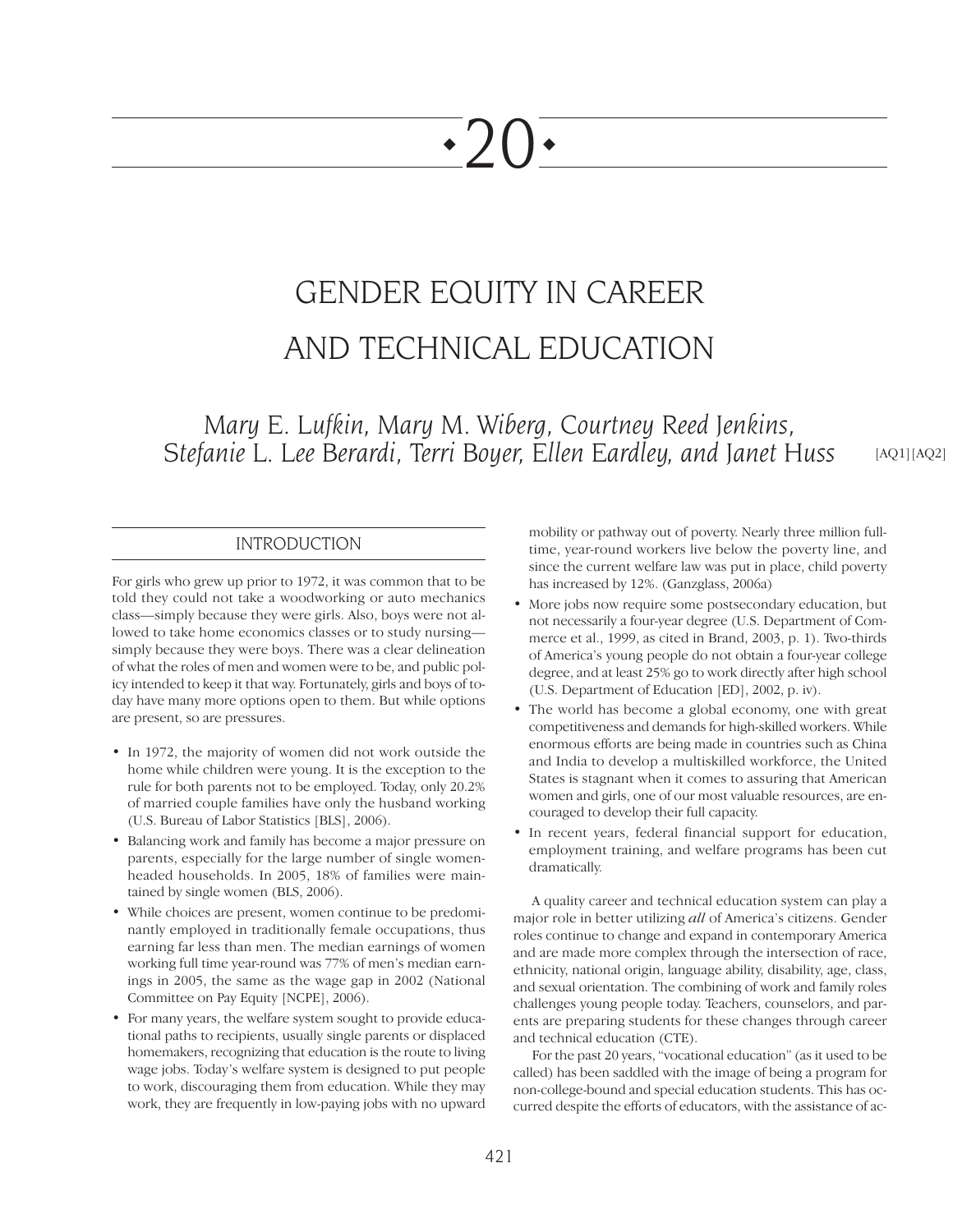tive business and industry advisory committees, to continually update vocational education until it essentially evolved into tech

prep<sup>1</sup> programs for postsecondary transition. During the implementation of the federal Perkins Act of 1984, educators made great strides in integrating academic and technical skills into the vocational education curriculum, and many vocational education courses began to fulfill academic graduation and college entrance requirements. Yet parents, academic teachers, administrators, community members, and legislators continued to define vocational education as they had experienced it. To battle this outdated image, the vocational education community began to use the term "career and technical education" during the early 1990s to name the system of secondary and postsecondary programs across the country that were preparing students for advanced training and careers.

Career and technical education (CTE) prepares both youth and adults for full participation in a spectrum of college opportunities, meaningful work, career advancement, and active citizenship (Association for Career and Technical Education [ACTE], 2006a, p. 1). CTE is offered in middle schools, high schools, twoyear community and technical colleges, and other postsecondary schools. The subject areas most commonly associated with CTE are (a) agriculture (food and fiber production and agribusiness), (b) business (accounting, business administration, management, information technology, and entrepreneurship), (c) family and consumer sciences (culinary arts, management, and life skills), (d) health occupations (nursing, dental, and medical technicians), (e) marketing (management, entrepreneurship, merchandising, and retail), (f) technology (production, communication, and transportation systems), and (g) trade and industrial (skilled trades such as automotive technician, carpenter, and computer numerical control technician; ACTE, 2006b).

Over 95% of high school students take at least one CTE course, and about one quarter of high school students take a concentration of three or more related CTE courses before they graduate from high school (National Assessment of Vocational Education [NAVE], 2004). Participation in CTE at the postsecondary level is high as well—nearly one third of all postsecondary students are enrolled in subbaccalaureate vocational programs (NAVE, 2004)—and as many as 40 million adults engage in short-term postsecondary occupational training (ACTE, 2006b). CTE participation rates have grown significantly in just a short period. Nationwide, over 15.1 million students were enrolled in CTE in 2004—an increase of 57% from the 9.6 million enrolled in 1999 (ED, 2005).

Students with concentration in CTE study more and higher level math (Stone & Aliaga, 2002) and increased their 12th-grade test scores on the National Assessment of Educational Progress by 4 more scale points in reading and 11 more scale points in math than students who took little or no CTE coursework (NAVE, 2004). CTE students enter postsecondary education at approximately the same rate as all high school graduates (Center on Education Policy and American Youth Policy Forum, 2000), but CTE concentrators are more likely to obtain a degree

or certificate within two years, despite the fact that they are more likely to be employed while in school (National Center for Education Statistics [NCES], 2000).

This chapter is limited to addressing CTE programs from Grades 7–12 and two-year CTE associate of arts degree programs. Other programs related to gender equity in CTE are covered in greater depth elsewhere in this volume (see chapter 12, "Gender Equity in Mathematics," chapter 13, "Gender Equity in Science, Engineering, and Technology" and chapter 31 "Improving Gender Equity in Postsecondary Education")

This chapter first provides an overview of the federal public policy history related to gender equity in CTE, and then summarizes the current data on gender equity in CTE. A brief review of the root causes of gender *in*equity in CTE, both within and outside the control of educators, is followed by a discussion of strategies currently in place. The chapter continues by highlighting four excellent CTE gender-equity programs and concludes with recommendations for public policymakers, local schools and communities, and researchers.

Career, in its broadest sense, means "life path," and thus includes all the roles a person plays throughout life (Super, 1980). Career choice is, therefore, a lifelong pursuit. There is no one career choice; rather, there are multiple choices along the way. These choices are based on what people learn and what experiences they have. The best choices are those that give satisfaction and pleasure to each individual and, at the same time, allow the individual to make a contribution to society. Ideally, every person should match her or his job choice with personal talents and interests, consistent with economic opportunities and role priorities, and then strive to achieve individual career goals (Farmer, Seliger, Sidney, Bitters, & Brizius, 1985).

The key gender-equity challenge for CTE is the elimination of sex bias and stereotyping that leads to limiting students' career choices. The primary emphasis of gender equity in CTE has been to encourage men and women and boys and girls to explore nontraditional career<sup>2</sup> choices and to make career decisions based on their own personal interests, skills, and talents, regardless of their gender. Secondarily, this emphasis has the potential to (a) increase the diversity of the workforce, (b) improve gender equity in earnings, (c) maximize the use of an individual's talents, and (d) increase the United States' ability to compete in a global economic marketplace.

# HISTORICAL BACKGROUND OF GENDER-EQUITY POLICIES AFFECTING CAREER AND TECHNICAL EDUCATION

The Federal Vocational Education Act (VEA)—1976

Without doubt, the signing of Title IX legislation in 1972 led to major policy changes in vocational education. Prior to the nondiscrimination language of Title IX, the vocational education

 $[AQ4]$ 

[AQ5]

[AQ6]

[AQ3]

<sup>&</sup>lt;sup>1</sup>Tech prep combines at least 2 years of secondary education and 2 years of postsecondary education in a nonduplicative sequential course of study that leads to an associate's degree or certificate.

<sup>2</sup> Nontraditional careers are those where one gender is less that 25 percent of the individuals employed in that occupation.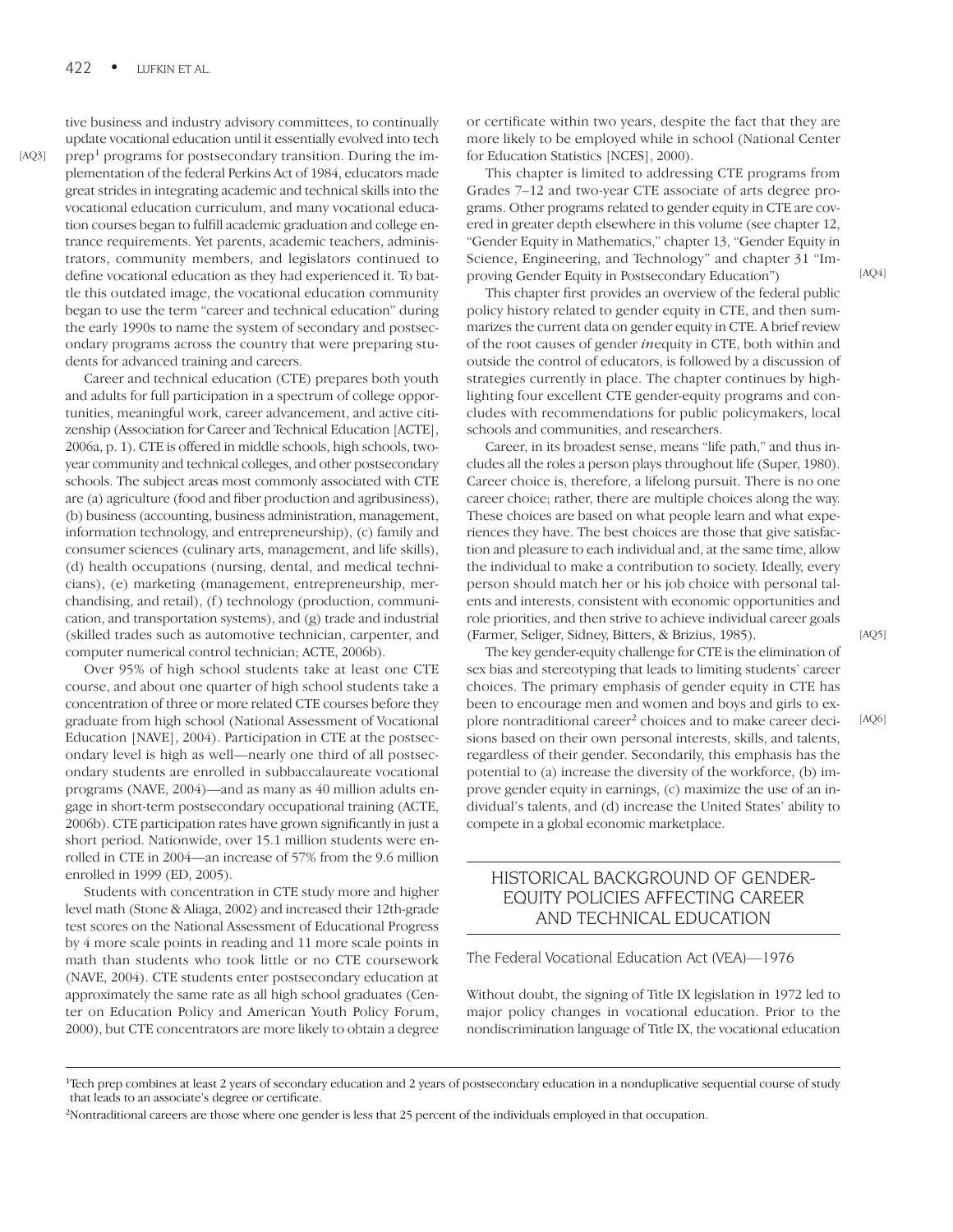system was purposefully sex segregated; education institutions could, and did, legally deny girls and women entry into training deemed "inappropriate" for females, and visa versa for males. Title IX ended these restrictions and made them illegal. The 1976 amendments to the Vocational Education Act (VEA), and the Carl D. Perkins Vocational Education Act of 1984 (Perkins Act) started a new era in career and technical education, because, among other goals, they intended to dismantle sex segregation in CTE.

While Congress had provided funding for vocational education since the Smith-Hughes Act of 1917, it was only following passage of Title IX that, with the help of advocacy groups who believed it was time for gender equity to be addressed in vocational education, major changes were made in the reauthorization process. In addition to providing limited funding to address equity, the 1976 amendments to the VEA mandated a full-time sex equity coordinator (SEC) be appointed in each state to coordinate sex equity work in CTE. Ten functions were identified in the regulations that were issued in October 1977 (ED 3 C.F.R §104.73, as cited in National Alliance for Partnerships in Equity [NAPE], 2004, pp. 11–13):

- Take action necessary to create awareness of programs and activities in vocational education designed to reduce sex bias and sex stereotyping in all vocational education programs, including assisting the State Board in publicizing the public hearings on the State plan;
- Gather, analyze and disseminate data on the status of men and women students and employees in vocational education programs of the state;
- Develop and support actions to correct problems brought to the attention of the personnel, including creating awareness of the Title IX complaint process;
- Review the distribution of grants and contracts by the State board to assure that the interests and needs of women are addressed in all projects assisted under this Act;
- Review all vocational education programs (including workstudy programs, cooperative vocational education programs, apprenticeship programs, and the placement of students who have successfully completed vocational education programs) in the state for sex bias;
- Monitor and implement laws prohibiting sex discrimination in all hiring, firing, and promotion procedures within the State relating to vocational education;
- Assist local education agencies and other interested parties in the State in improving vocational education opportunities for women;
- Make available to the State Board, the State Advisory Council, the National Advisory Council on Vocational Education, the State Commission on the Status of Women, and Commissioner, and the general public, including individuals and organizations in the State concerned about sex bias in vocational education, information developed under this section;
- Review the self-evaluations required by Title IX; and
- Review and submit recommendations with respect to overcoming sex bias and sex stereotyping in vocational education programs for the five-year State plan and its annual program plan prior to their submission to the Commissioner for approval.

The 1976 Act also gave special attention to the growing needs of widows and divorced women, referred to as "displaced homemakers," for programs that would help them gain marketable skills and become employed and self-sufficient. States were encouraged to provide modest funding for initial programs through the federal monies provided to them.

#### The Carl D. Perkins Vocational Education Act of 1984

The Perkins Act of 1984 continued the mandate for a sex equity coordinator and added a 3.5% set-aside from each state's basic CTE grant to be used for sex equity programs and services and an 8.5% set-aside for single parent and displaced homemaker programs and services. It was clear in this legislation that in addition to displaced homemakers, there were growing numbers of single parents, many of them never married, who needed help with vocational education to gain employment and success. The funding provisions amounted to more than \$100 million focused on gender equity, primarily for women, a very significant change in federal legislation.

#### The Carl D. Perkins Career and Applied Technology Education Act of 1990

In 1990, the Perkins Act was reauthorized with continued mandates for a full-time SEC and set-asides of 3% for sex-quity programs and 7% for single parent and displaced homemaker programs (with an additional .5% at each state's discretion for either of these programs). States were required to offer a broad range of services to CTE students including career guidance and counseling, childcare, transportation, tuition assistance, mentoring, and job training, development, and placement.

During the implementation of the 1990 Perkins Act, the term "sex equity" was frequently replaced with "gender equity" in practice. Between 1984 and 1998, an average of \$100 million per year was spent on programs primarily serving women and girls with the goals of eliminating sex bias in vocational education and assuring that single parents and displaced homemakers had access to vocational education that led to careers with a living wage. Each state had numerous programs serving displaced homemakers and single parents (including teen parents) in place between 1985 and 1999. In addition, hundreds of programs worked to eliminate sex bias in vocational education and provided nontraditional occupational opportunities.

#### The Carl D. Perkins Vocational and Technical Education Act of 1998

Major changes again occurred in the 1998 reauthorization of the Perkins Act, when Congress stripped the funding for gender equity and the requirement for a state sex equity coordinator, thereby eliminating the majority of provisions encouraging gender-equity programming in CTE. Many traditional vocational educators and state officials had resented the fact that more than 10% of the state basic grant was to be spent on gender equity. Their pressure, in addition to increasing political pressure from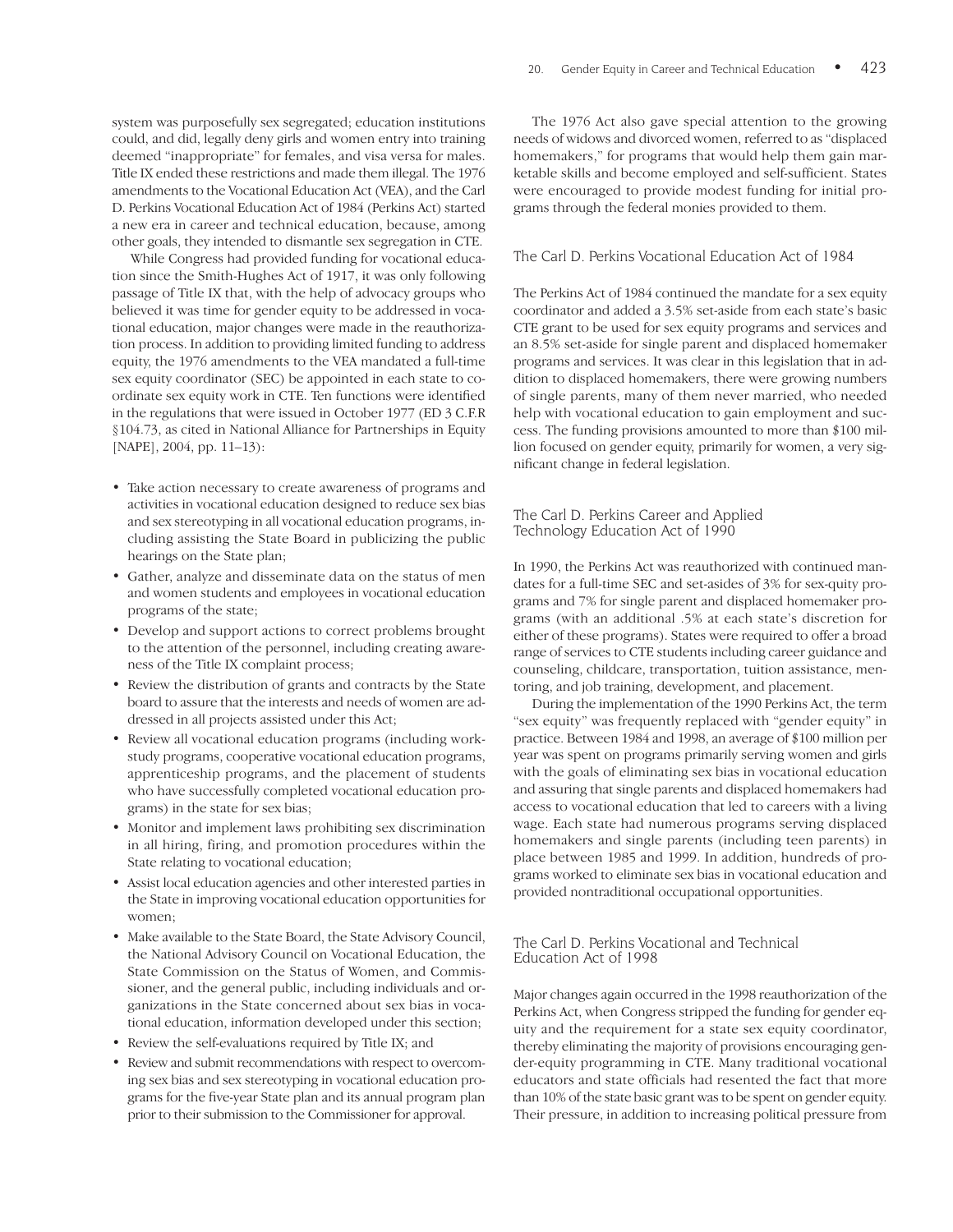the right wing and the conservative Republican takeover of the U.S. House of Representatives, resulted in the legislative changes. In addition, the term "gender equity" became a political liability. The debate on gender-equity policy refocused on nontraditional occupations and the access of men and women to these careers. The 1998 reauthorization included few provisions that supported students pursuing nontraditional training and employment, and folded these students, as well as single parents and displaced homemakers, into the definition of "special populations." The funding that had supported gender equity (more than \$100 million annually) was given to the states to use at their discretion for other CTE purposes.

In the fall of 2000, only one year after the full implementation of the 1998 Perkins Act, the Vocational Education Task Force of the National Coalition for Women and Girls in Education (NCWGE) surveyed more than 1,500 programs across the country that had received funds under the gender equity setasides in Perkins. This was done to determine how the 1998 changes in the federal law affected the students they worked with and their own ability to provide services (National Coalition for Women and Girls in Education [NCWGE], 2001). While NCWGE experienced tremendous difficulty locating programs that were still in existence, over one third of the respondents to the survey painted a dismal picture of the effects of the 1998 Perkins policy changes. More than half of the programs reported that their funding had decreased and predicted additional funding cuts in the future. Seventy-one percent reported services to students had significantly decreased. Nearly half reported that students' unmet needs had increased, and one third reported declining support from State and Local Educational Agencies for programs.

Only two sources of potential funding for former "genderequity" programs remained in the 1998 version of the law: (a) states were required to reserve \$60,000 to \$150,000 of "state leadership" funds to provide services to students pursuing nontraditional training and employment, and (b) states could opt to reserve 10% of the basic state grant for local education agencies to support state-level priorities such as programs serving single parents, displaced homemakers, and students pursuing nontraditional training. The cap on state leadership funds made little sense, especially in larger states with more students to serve; for instance, \$150,000 would have a greater impact on gender equity in Delaware than California. From 2000 to 2004 the average annual amount of state leadership funds spent on gender equity was \$4,212,000 compared to over \$100,000,000 each year prior to the 1998 reauthorization. In addition, only two states took advantage of the option to reserve 10% of local funds for single parents, displaced homemakers, and students pursuing nontraditional careers and only did so for a few years.

#### *1998 Perkins Accountability Measures*

The only other major equity initiative in the 1998 Perkins Act was an accountability measure, which required states to report student enrollment in and completion of programs that are nontraditional for both genders. State education agencies each year must report to the United States Department of Education (ED), Office of Vocational and Adult Education (OVAE) data on the performance of students in CTE on each of the four indicators of performance. These indicators include,

- 1. Academic and technical skill attainment.
- 2. Completion of a CTE program.
- 3. Placement in employment, military, or postsecondary education.
- 4. Participation in and completion of nontraditional training and employment programs.

Nontraditional training and employment is defined in the Perkins Act as "occupations or fields of work, including careers in computer science, technology, and other emerging high skill occupations, for which individuals from one gender comprise less than 25% of the individuals employed in each such occupation or field of work." Based on this definition, states had to identify CTE programs that prepare students for these occupations, and were required to set benchmarks for their performance starting in 1999. States then negotiated with the ED, Office of Vocational and Adult Education (OVAE) annual performance measures for the participation and for the completion of students in nontraditional CTE programs.

States report in their Consolidated Annual Report (CAR) the numbers and percentages of underrepresented students participating (enrolled) in nontraditional CTE programs and the numbers and percentages of underrepresented students completing nontraditional CTE programs. In addition, states are also required to disaggregate data by gender, race/ethnicity, and special population status for each of the four core indicators of performance as well as the enrollment report. (This data can be found at www.edcountability.net.) Special populations include,

- Individuals with disabilities;.
- Economically disadvantaged students, including foster children.
- Individuals preparing for nontraditional training and employment.
- Single parents, including single pregnant women.
- Displaced homemakers.
- Individuals with barriers to educational achievement, including individuals with limited English proficiency.

Although, this might sound like a rich and robust data source, the Perkins accountability system has been fraught with inconsistencies and data quality issues: states have different definitions for program participant, concentrator, and completer; different programs identified as nontraditional; and different methods of collecting the data, ranging from individual student record systems to classroom-based reporting. States have significant difficulty reporting on the numbers of single parents and displaced homemakers in CTE programs, as this data is self-reported due to federal privacy laws and there is no other proxy for the data source. Needless to say, comparing state-to-state data or trying to draw any significant or reliable national conclusions from the data is somewhat suspect or even impossible. The data, however, is extremely valuable for within-state comparisons and for use to inform local program improvement efforts. As of 2006, the OVAE was leading an initiative with the states to improve data quality and stan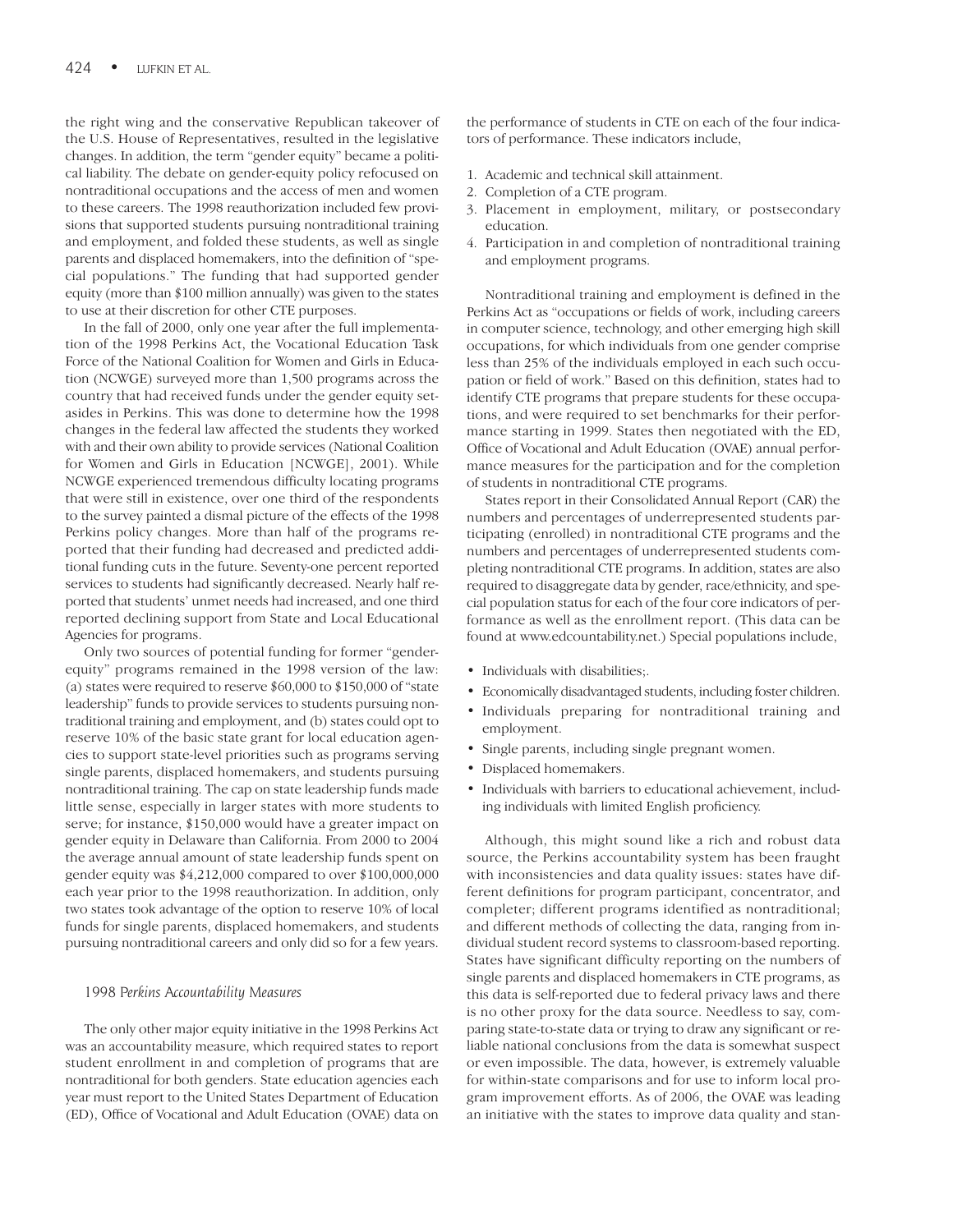dardize definitions and measures to improve the Perkins national accountability system.

As of 2004, only two states, Massachusetts and North Dakota, have met their negotiated performance measures for nontraditional participation and completion at both the secondary and postsecondary level every year since the implementation of the 1998 Perkins Act (Peer Collaborative Resource Network [PCRN], 2006). Congress expected that this accountability tool would encourage states to take steps to improve gender equity. Without targeted funding, however, a mechanism to hold local educational agencies accountable, and stronger federal sanctions or incentives for states, progress has been at a standstill at best. On a positive note, advocates have greater access to this information, because states are now required to collect and report data about nontraditional CTE.

#### The Carl D. Perkins Career and Technical Education Improvement Act of 2006

In the summer of 2006, S. 250, the reauthorization of the Perkins Act (Perkins IV), was passed and signed into law. While the bill, to a large extent, replicates the 1998 Act, it adds a new requirement that use of local funds include preparation of special populations, including single parents and displaced homemakers, for high-skill, high-wage occupations that lead to selfsufficiency. The Congressional conference report defines "self-sufficiency" as "a standard of economic independence that considers a variety of demographic and geographic factors, as adopted, calculated, or commissioned by a local area or state." The term occurs in several places in Perkins III, including local plan requirements.

While some changes were made to the core indicators in the Perkins Act, the fourth core indicator measuring gender equity was retained. Because of the work done during Perkins III to develop valid and reliable data reporting processes and state accountability systems, states should be better equipped to set accurate benchmarks and negotiate appropriate performance measures based on historical data trends. This is especially important for the fourth core indicator related to gender equity.

The new law requires continued disaggregation of data by special populations, including disparities and gaps in performance. This requirement is a means to assure that attention continues for students participating in nontraditional occupational training. National requirements include conducting an evaluation and assessment of the extent to which CTE prepares students, including special populations, for employment in high-skill, high-wage occupations (including those requiring math and science skills) or for participation in postsecondary education. Additionally, the law contains language supporting a stronger assessment of the performance of special population students and the impact of core indicators of performance on CTE in the National Assessment of Vocational Education (NAVE). This may lead to more and better evaluation of the impact of CTE on special populations, including the identification of best practices and outstanding local programs.

The most significant change from Perkins III to Perkins IV is the requirement that local recipients must negotiate performance measures on each of the core indicators with the state, increasing local accountability. Local education agencies (LEA) will be required to meet 90% of each locally adjusted performance measure annually in the first year of funding. If they fail, they must write an improvement plan to address the failing measure. If they fail to show any improvement in the second year, then the state can withhold federal funds during the third year. If they show improvement in the second year, but fail to meet the 90% threshold, they must continue to operate under the improvement plan. Should they not meet at least 90% of the measure in the third year, the state can again withhold funding.

Since there is significant data that shows states have *not* met the performance measures with the federal government, it is clear that the new accountability requirements will result in the need for greater care on the part of LEAs in negotiating performance measures and achieving them. Since the fourth core indicator relates to gender equity, there is the likelihood of more specific efforts to actually achieve the negotiated performance measures.

In order for the requirements and stronger language in Perkins IV to be effective, the equity community should encourage the U.S. Department of Education to be diligent in carrying out the intent of the law with regard to special populations. States are required to consult with representatives of special populations in development of their state plans. Because of the additional requirements in the law regarding these populations, Perkins IV may actually strengthen the manner in which CTE moves toward true gender equity.

From the 1970s on, women and girls have benefited from the strong advocacy by women's organizations especially on their behalf with regard to federal career and technical education legislation. The National Coalition for Women and Girls in Education has played a major role. The following organizations have been especially prominent in advocating for women and girls in CTE: American Association of University Women (AAUW), National Women's Law Center (NWLC), Wider Opportunities for Women (WOW), Women Work, and the National Alliance for Partnerships in Equity (NAPE).

NAPE is unique among these advocates in that it was established as a consortium of State Departments of Education in 1990 with the goal of assisting within the education community and systems in providing technical assistance to move gender equity forward. During Perkins III, NAPE worked consistently with the National Association of State Directors of Career Technical Education Consortium and the Office of Adult and Vocational Education, U.S. Department of Education, on performance measures and standards.

#### Title IX and the U.S. Department of Education Office for Civil Rights

Title IX of the Education Amendments of 1972 prohibits sex discrimination in any educational program or activity that receives federal financial assistance (e.g., all public middle and secondary schools, and almost all postsecondary schools and even proprietary technical training schools whose students receive federal grants or loans). In 1979, the agency that became the Department of Education implemented regulations for interpreting and enforcing Title IX. As summarized in West (2005), these reg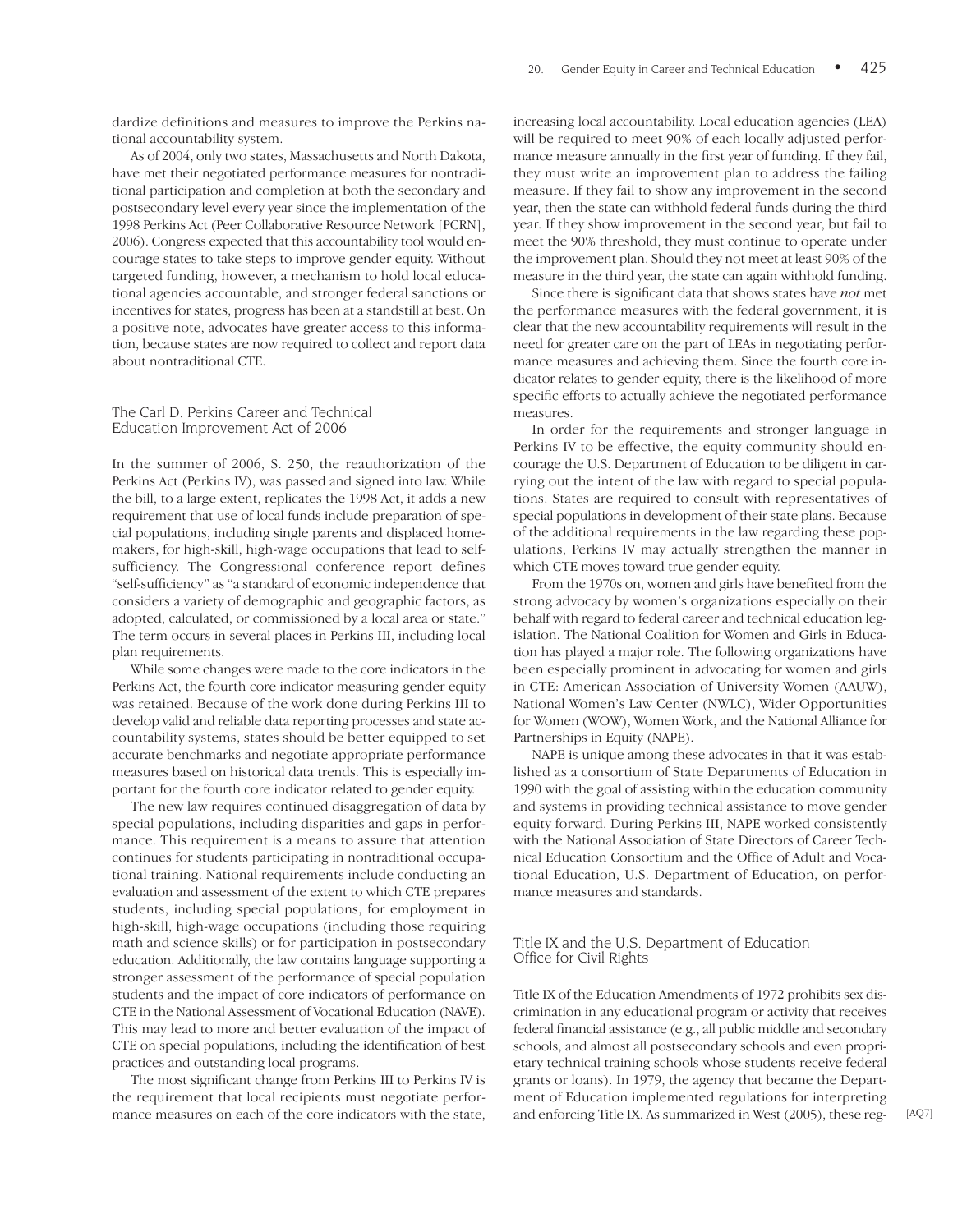ulations require, among other things, that each recipient of federal financial assistance

- 1. Designate a Title IX coordinator to ensure compliance with the law (34 CFR §106.8).
- 2. Adopt and publish policies and procedures for resolving complaints of discrimination (34 CFR §106.8) and harassment.<sup>3</sup>
- 3. Refrain from segregating courses by sex (34 CFR §106.34) and from discriminating on the basis of sex in guidance counseling (34 CFR §106.36).
- 4. Take steps to ensure that disproportionate enrollment of students of one sex in a course is not the result of discrimination (34 CFR §106.36).

These regulations also established the requirement that the ED Office for Civil Rights (OCR) undertake a compliance review or investigation of discrimination whenever a "report, complaint or any other information indicates a possible failure to comply" with Title IX (34 CFR §100.7, incorporated into the Title IX regulations by CFR §106.71).

Also in 1979, after the decision in the Adams *v.* Califano case finding continuing unlawful discrimination in vocational education programs, the ED released guidelines for eliminating sex discrimination (as well as race and disability discrimination) in CTE. The guidelines emphasize that schools must offer CTE without regard to sex. Counseling activities, promotional and recruiting efforts, internships, and apprenticeships must be provided to all students without discrimination on the basis of sex.

[AQ9]

[AQ8]

The Title IX regulations and Vocational Education Guidelines impose requirements on schools that were intended to help eliminate sex discrimination against and harassment of students in nontraditional CTE. Perhaps the most important Title IX regulation for students in these highly sex-segregated CTE courses is the requirement that schools take steps to ensure that disproportionate enrollment of students of one sex in a course is not the result of discrimination. An important feature of the 1979 Vocational Education Guidelines is for state education agencies to have oversight responsibilities by collecting, analyzing, and reporting civil rights data, conducting compliance reviews, and providing technical assistance. The guidelines also provided that states conduct a Methods of Administration (MOA) review of school districts and postsecondary institutions receiving federal vocational education funds to assure that issues of discrimination were being addressed. The continued patterns of disproportionate enrollment demonstrated by concrete data and the evidence of discrimination suggest that schools must do a better job of complying with this regulation.

Unfortunately, lack of enforcement has limited both the MOA's and Title IX's effectiveness in eliminating sex discrimination in CTE. In recent years, rather than focusing specifically on sex discrimination in a separate MOA/Title IX review process, states have consolidated gender-equity reviews into whole school improvement reviews, often decreasing the emphasis on this issue. When the National Women's Law Center (NWLC) called on the federal government to enforce Title IX by investigating patterns of sex segregation in 2002, the OCR refused, even though federal law directs the OCR to conduct such investigations when information suggests noncompliance. The federal government's refusal to investigate patterns of sex segregation is troubling given the substantial disparities in enrollment that persist in high school CTE today, over 30 years after Title IX became law. For more information on Title IX and other federal legislation mentioned in this chapter, see chapter 5, "The Role of Government in Advancing Gender Equity in Education."

#### Temporary Assistance for Needy Families

Because of the focus of Perkins on single parents and displaced homemakers, Perkins-funded CTE equity programs have a long history of collaborating with the welfare system. In 1988, the Job Opportunities and Basic Skills (JOBS) Act was passed. It stressed the importance of education and training for welfare recipients. In the summer of 1996, when welfare legislation was up for reauthorization, Congress passed and President William J. Clinton signed the "Personal Responsibility and Work Opportunity Reconciliation Act of 1996" (welfare reform), radically transforming the nation's welfare system. This law reflected a "work first" philosophy, which intended to decrease welfare rolls by placing recipients in jobs—any job—as quickly as possible. Access to career and technical education, once a means to educating welfare recipients to access high-skill, high-wage occupations that might move them off assistance, became dramatically limited. The 1996 law limited a recipient's participation in CTE to 12 months and restricted 70% of a state's caseload from participating. These restrictions and the elimination of the setasides discussed above resulted in a dramatic reduction in welfare recipients' participation in CTE (NCWGE, 2001).

Temporary Assistance for Needy Families (TANF), often referred to as "welfare," provides assistance and work opportunities to needy families by granting states the federal funds and wide flexibility to develop and implement their own welfare programs. In the Deficit Reduction Act of 2005, signed by President George W. Bush on February 8, 2006, TANF was reauthorized through 2010. The basic TANF block grant was authorized for \$16.5 billion in federal funds (see www.aft.hhs.gov). TANF does not fund CTE programs directly; rather, its work requirement rules and participation rates impact the ability of single parents and displaced homemakers receiving welfare to access job training.

The 2006 TANF reauthorization did not overhaul TANF work participation standards. It maintained the "work first" philosophy, continued to restrict participation in CTE to 12 months, limited states' caseload in CTE to 30%, and maintained work participation rates at 50% for all families and 90% for two-parent families; however, the reauthorization made three significant changes that will make it more difficult for states to meet their participation rates:

1. Work participation standards are reduced only for caseload reductions that occur based on data from FY 2005;

[AQ10]

<sup>&</sup>lt;sup>3</sup>Further guidance from the Department of Education in 1997 and 2001 regarding sexual harassment made clear that each school's (district's) antidiscrimination policies must include provisions for resolving complaints about sexual harassment.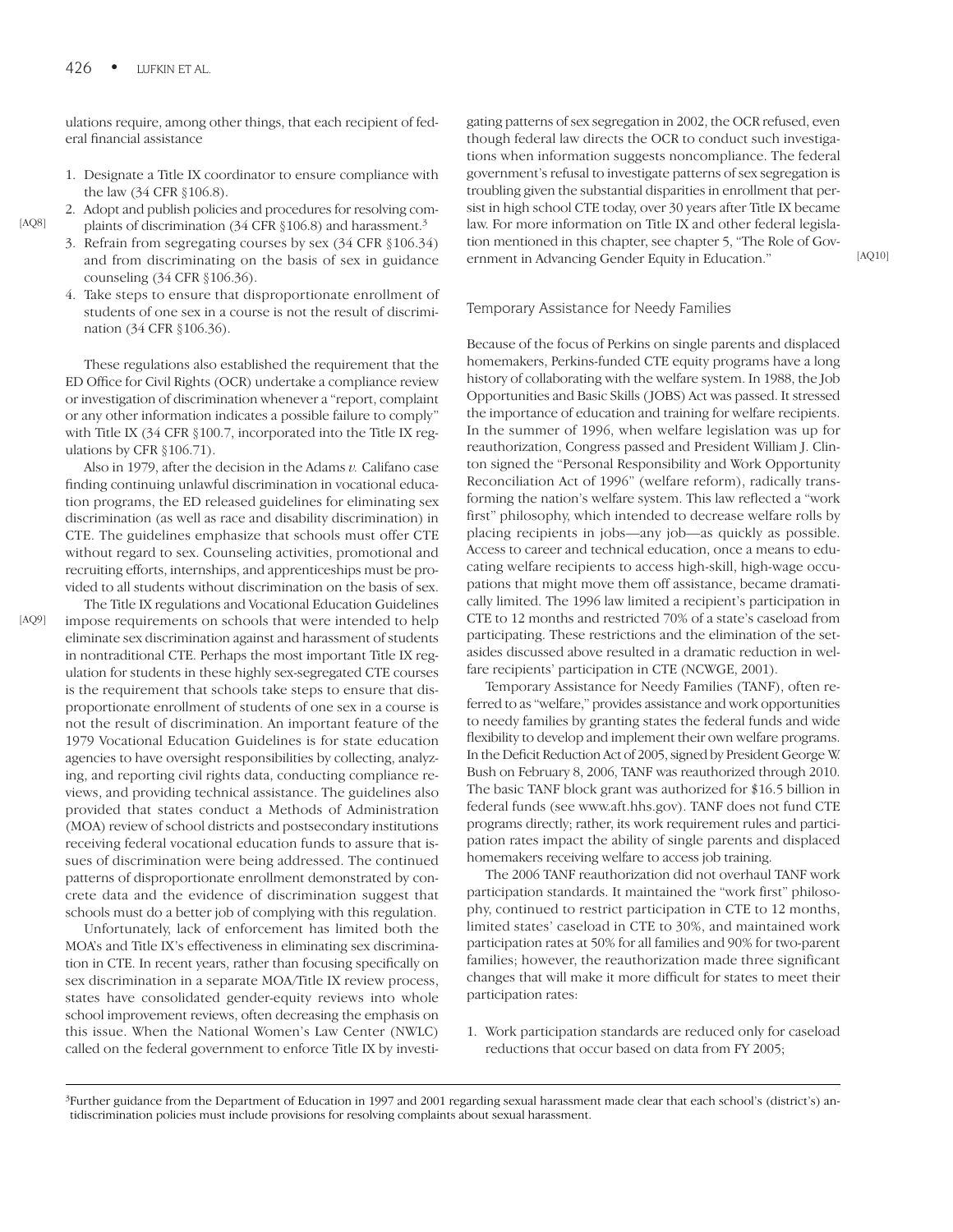- 2. Families in state-funded "Separate State Programs" will be counted in the work participation rate; and
- 3. The U.S. Department of Health and Human Services (HHS) is required to develop standards for states to define work activities and verify work participation (Congressional Research Service [CRS], 2006).

If states don't meet these participation rates, they could expect a 5% reduction in their state block grant and be required to have a higher maintenance of effort (state funding for welfare support). In FY 2004, 41 states/territories had participation rates below 50%, with the average around 32%. In addition, the Congressional Research Service's preliminary estimates indicate that in FY 2004, just over 5% of families in TANF and separate state programs participated in CTE, secondary education, or GED preparation (teen parents) (Ganzglass, 2006b). Although this could be interpreted as an incentive to purge state welfare roles even further, some advocates see this as an opportunity for states to increase their participation rates by encouraging recipients to access CTE as a work activity.

States *do* have the opportunity to maximize the use of CTE as a work activity. They can do this by making full use of their "allowance" for CTE (and teen parent school attendance), which allows them to place almost one third of all families that are counted toward the 50% rate in CTE. For states to do this, they must be willing to spend money on career and technical education. Because of severe budget cuts in many states in recent years, funding for education for welfare recipients has been significantly reduced.

Only time will tell the impact of these changes in TANF, but research shows that when welfare recipients gain employment skills, they are far more likely to achieve self-sufficiency.

#### Workforce Investment Act

The Workforce Investment Act (WIA), last reauthorized in 1998, is the federal investment in the U.S. Department of Labor's job training system. In FY 2006, \$4.0 billion was appropriated for WIA programs. Funding for WIA is allocated to each state's Workforce Investment Board and distributed to Local Workforce Investment Boards to implement local workforce development programs. In many local workforce development areas, the provider of this job training is the CTE program at the local secondary school, area career technical center, or community college.

Despite increased need for services, from 2000–2003 there was a 14-percentage-point decline in the number of low-income, disadvantaged adults receiving training. The number of workers trained under WIA has declined significantly when compared to the preceding program, the Job Training Partnership Act (JTPA). Thirty-four percent fewer individuals received training under WIA in Program Year 2002 than under the JTPA in Program Year 1998. The tiered system, instituted in 1998, in which job seekers had to pass sequentially through core and intensive

services before receiving access to training services, resulted in many who needed training stuck in core services, like job search, rather than preparing themselves with the skills that the labor market demanded.

The United States has more than 7.3 million displaced homemakers and 13.6 million single mothers—all of whom can use training that will enable them to attain self sufficiency (Women Work!, 2005). During the reauthorization of the Perkins Act in 1998, then House Education and Workforce Committee Chairman, Representative William Goodling (R-PA), promised the gender-equity community that single parents and displaced homemakers would be better served under WIA's dislocated worker program than with gender-equity provisions to serve them in the Perkins Act. When WIA was reauthorized in 1998, displaced homemakers were included in the definition of dislocated workers, giving states the option of using dislocated worker funds to serve displaced homemakers. The reality is that Representative Goodling's promise was never fulfilled, as very few states have taken advantage of this option.

# THE CURRENT STATUS OF GENDER EQUITY IN CTE

#### High School

The National Women's Law Center recently conducted a study of high school (Grades  $9-12$ ) CTE enrollment in 12 states<sup>4</sup> and found evidence of pervasive sex segregation (National Women's Law Center [NWLC], 2005a) In these states, females represent more than five out of six students enrolled in courses in traditionally female fields, but just 1 out of every 6 students in traditionally male courses (NWLC, 2005a, p. 4).

Girls are greatly overrepresented in courses in traditionally female fields—most noticeably in cosmetology, where 98% of students are female (NWLC, 2005a, p. 5). In both Arizona and Washington, only nine boys are enrolled in cosmetology courses in the entire state, compared to 561 and 340 girls, respectively (NWLC, 2005a, p. 5). Across the 12 states, girls also make up 87% of childcare students and 86% of students in health-related courses (70% when nutrition-related courses are included; NWLC, 2005a, p. 5). In Illinois, just 651 boys, compared to 7,731 girls, are enrolled in childcare courses (NWLC, 2005a, p. 5). In New Jersey, all 40 nursing students are female (NWLC, 2005a, p. 5).

Conversely, girls are severely underrepresented in fields that are nontraditional for their gender (NWLC, 2005a, p. 6). On average, girls represent just 14% of the total of all CTE students in the traditionally male fields of agriculture, precision production, engineering, construction and repair, and automotive service (NWLC, 2005a, p. 6). In many specific courses within these broader categories, girls are participating at even lower rates and sometimes not at all (NWLC, 2005a, p. 6). For example, no girls are enrolled in electrician courses in Illinois, masonry

<sup>4</sup> Arizona, California, Massachusetts, Michigan, Mississippi, Missouri, New Jersey, North Carolina (2003–2004 school year), Florida, Illinois, Maryland (2002–2003 school year), and Washington (2001–2002 school year).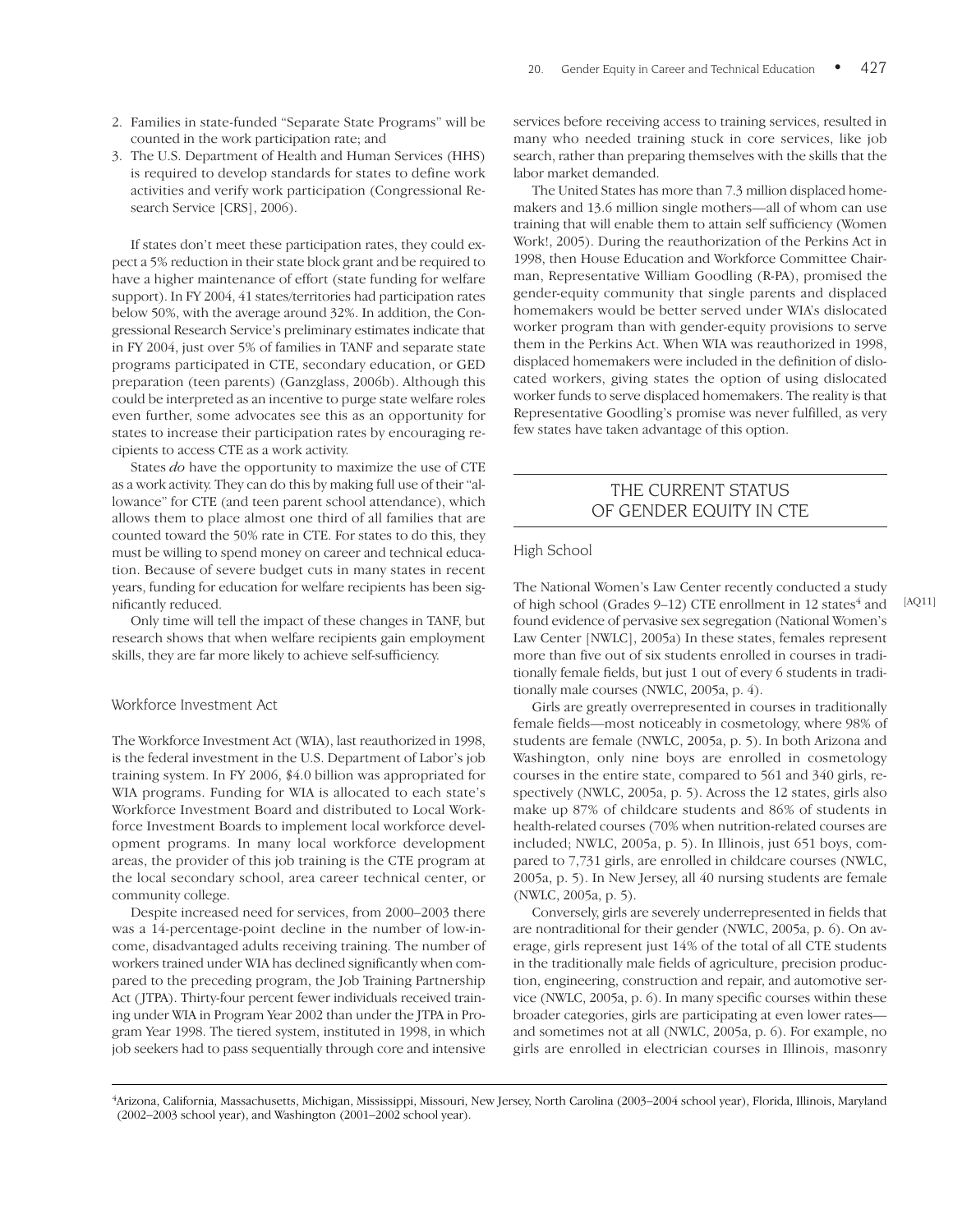

#### Sex Segregation in CTE Subjects that are Traditional and Nontraditional for Girls

FIGURE 20.1 Sex segregation in CTE by gender.

courses in Missouri, or plumbing courses in North Carolina (NWLC, 2005a, p. 6). According to 2004 data, just one girl in the entire state of Florida was pursuing plumbing, and only one was learning electronic equipment installation in New Jersey (NWLC, 2005a, p. 6).

Though nontraditional courses for women represent a large percentage of CTE course options in every state (57%, on average), only a very small proportion of young women are enrolled in these courses. On average, just 1 out of every 7 girls taking CTE courses is enrolled in a nontraditional course, and in no state is more than 1 in 4 girls taking CTE courses enrolled in a nontraditional course. Conversely, girls are preparing for traditionally female occupations at a disproportionately high rate. Boys are enrolled in traditional and nontraditional programs at rates comparable to those of girls: 41% are enrolled in traditionally male courses and 9% in courses nontraditional for males. While this figure also indicates sex stereotyping, girls' enrollment patterns have especially troubling consequences, economic, and otherwise. On average, nearly 1 in 3 girls in the CTE system is concentrated in traditionally female fields—ranging from a low of 20% of girls in Michigan to a high of 38% in Maryland.

Although lack of access to educational opportunities affects both genders, it is particularly troubling for women in today's economy. Discouraging young women from pursuing nontraditional training can limit their access to nontraditional jobs, which are more likely to be high paying than traditional jobs. As the chart below shows, male-dominated fields pay a median hourly wage of \$18.04, while the traditionally female fields pay just \$13.80 on average. This translates into a medial annual salary of \$37,520 for men and \$28,695 for women—a \$8,825 wage gap (BLS, 2005). In local labor markets, some of the most high-demand and high-wage jobs are nontraditional for women. In New Jersey, for example, network systems and data communications analysts are in very high demand and earn two to three times as much as those who work in the other four fastest growing occupations in the state. And among the 25 occupations with the highest percentage growth projected for 2004– 2014 by the New Jersey Department of Labor, none of the five occupations with the highest hourly median wage are traditional for women (New Jersey Department of Labor, 2004).

Boys' and girls' low enrollment in nontraditional courses is neither due to low overall participation in CTE nor to a lack of nontraditional courses from which to choose. Rather, the magnitude of the enrollment disparities found in the research indicates that these patterns are not the product of unfettered choice alone, but rather that discrimination and barriers are limiting young men's and women's opportunities to pursue careers that are nontraditional to their gender. These barriers not only reinforce negative gender stereotypes, but also limit girls' opportunities to pursue careers that often pay higher wages and offer better benefits and opportunities for advancement. As noted elsewhere, research regarding CTE and gender equity is very limited. Thus, there is more research available on the evidence of discrimination than on the mechanisms that produce it.

Additional high-school data is available on the ED Web site<sup>5</sup>, where the Perkins accountability data is accessible by state. This accountability data includes (a) enrollment data, (b) performance measure data, including the participation and completion of underrepresented gender students in nontraditional CTE programs, and (c) summaries of the narratives from the states consolidated annual reports. Performance data is based on benchmarks set in 1999, when the accountability system was first put

[AQ13]

[AO14]

5 Peer Collaborative Resource Network, available at http://edcountability.net.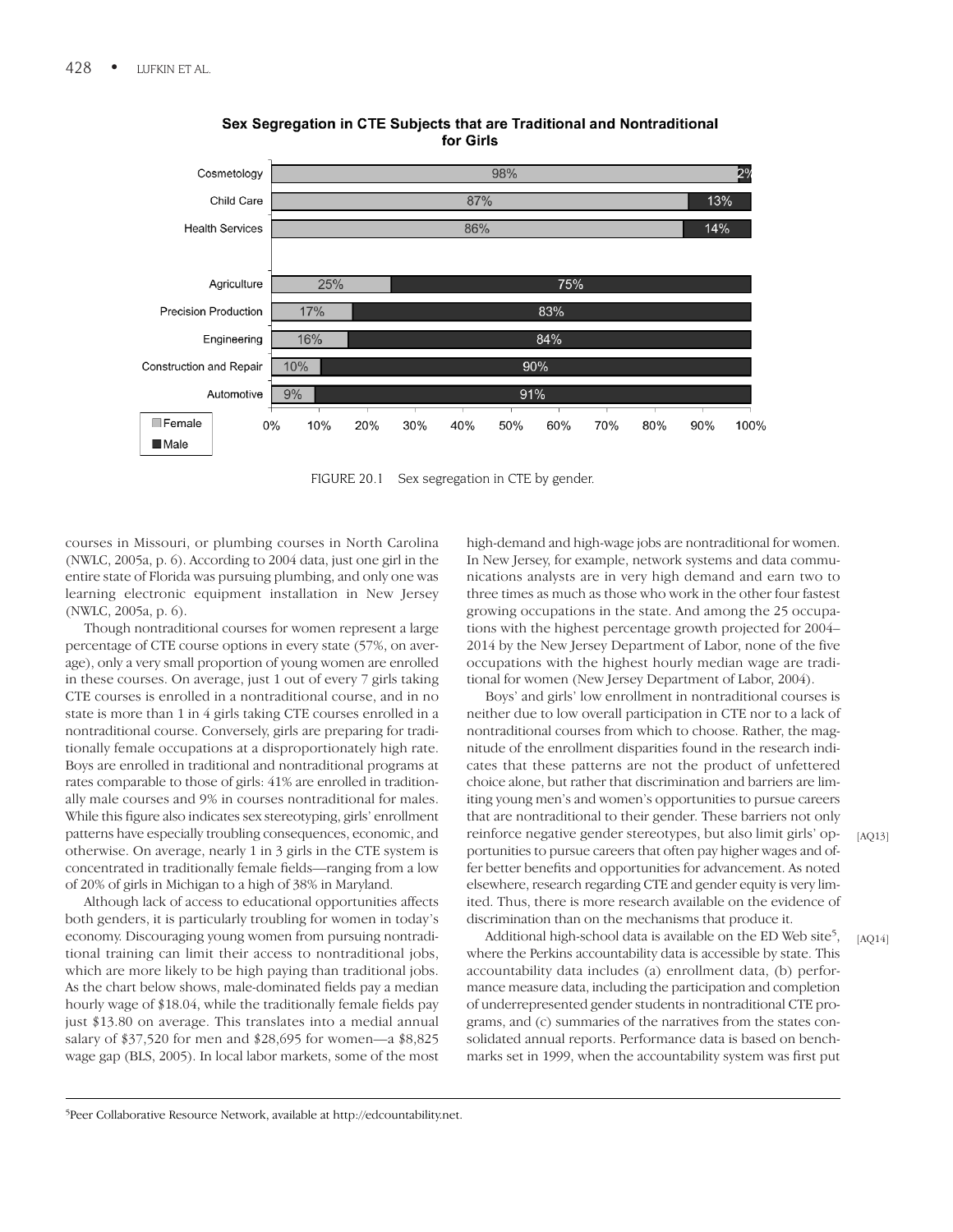TABLE 20.1 Female Participation in the Workforce by Wage Level

MISSING TABLE DATA, PLS. PROVIDE

*Source:* NWLC et al. (2006). p. 7.

[AQ12]

into place. Each year, states negotiate their annual performance measure with OVAE to set their performance goals for the year. High-school performance on the "fourth-core indicator" is

poor at best. Only 186 states met their performance measure for

" $4s1$ " (secondary nontraditional participation), and only  $17<sup>7</sup>$ states met their performance measure for "4s2" (secondary nontraditional completion) every year since the implementation of the 1998 Perkins Act. When disregarding the performance measure and only looking at an increase in performance over the time of implementation, however, 25<sup>8</sup> states increased perfor-[AQ15] [AQ16] [AQ17]

mance on "4s1" and on "4s2" from program year 2000–01 to 2004–05.

Regardless, it is clear from both the National Women's Law Center report and the data reported to the OVAE that states and local educational agencies need assistance to increase the participation and completion of students pursuing nontraditional CTE programs.

#### Postsecondary

Unfortunately, data similar to that found in the NWLC study is not available for postsecondary CTE programs across the country. The most current data available to determine the status of postsecondary programs on increasing nontraditional enrollments is through the self-reported data submitted to the OVAE each year in the Perkins Consolidated Annual Reports. Mirroring secondary performance as described above, postsecondary performance on the fourth core indicator is also quite bleak. Only 13 states met their negotiated performance measure for "4p1"

(postsecondary nontraditional participation) and only 10 states met their negotiated performance measure for "4p2" (postsecondary nontraditional completion) every year since the implementation of the 1998 Perkins Act. When disregarding statesnegotiated performance measure and only taking reported performance into account, however, 21 states increased their performance on "4p1" and 17 states increased their performance on "4p2" from Program Year 2000–01 to Program Year 2004–05. Needless to say, states, and local education agencies are struggling with increasing the participation and completion of underrepresented gender students in nontraditional CTE programs.9

[AQ18]

[AQ19]

In a study conducted as part of the National Assessment of Vocational Education (Bailey, Alfonso, Scott, & Leinbach, 2004) researchers analyzed the educational outcomes of subpopulations who are traditionally disadvantaged in postsecondary education. These subpopulations include (a) students who are economically disadvantaged, (b) students who are academically disadvantaged, (c) single parents, (d) students of nontraditional age, and (e) females in nontraditional occupational major. The following are significant findings about these students:

- Special populations tend to complete degrees less often than nonspecial population groups.
- Special population students in occupational majors generally do not have significantly different completion rates than their peers in academic majors (which contrasts the findings for nonspecial population students).
- Economically disadvantaged students in occupational programs are as likely to complete their degree goals as their economically disadvantaged academic peers.
- Females in nontraditional majors are just as likely to complete their expected degrees as their counterparts who are enrolled in more traditional majors.

In this same study (Bailey et al., 2004), an analysis of the enrollments of underrepresented gender students was also completed supporting similar results as found by the National Women's Law Center for high schools.

Postsecondary CTE leads to greater employment and earnings gains especially for women receiving public assistance. A study comparing the employment and earnings of TANF recipients who participated in the California Work Opportunity and Responsibility to Kids (CalWORKS) program and other women students who exited California community colleges in 1999 and 2000 found that CalWORKS women increased their earnings substantially after college (Mathur, Reichle, Stawn, & Wiseley,

7 AK, CA, FL, GA, IA, ID, KS, MA, MI, ND, NE, NJ, OK, VA, VT, WI, WY

<sup>6</sup> FL, IA, IN, KY, LA, MA, MI, ND, NE, NJ, NV, OH, OK, SC, VA, VT, WI, WY

<sup>&</sup>lt;sup>8</sup>For 4s1: AL, CA, CO, DC, FL, GA, ID, IL, IN, KS, MI, MT, NC, NE, NV, NY, RI, VA, VT and for 4s2: AL, AZ, CO, DC, IN, KS, NE, NH, NV, RI, SC, SD, UT, VT <sup>9</sup>The states that have met or exceeded their negotiated performance measure for postsecondary nontraditional participation for each year of the Perkins Act are Alaska, Connecticut, Delaware, Georgia, Louisiana, Massachusetts, Minnesota, North Dakota, New Mexico, Oregon, Rhode Island, South Carolina, Vermont, Washington, Wisconsin, West Virginia, and Wyoming. Those that exceeded or met their negotiated performance measure for postsecondary nontraditional completion are Alaska, Arizona, Connecticut, District of Columbia, Delaware, Georgia, Louisiana, Massachusetts, Maryland, Minnesota, North Dakota, New Mexico, Rhode Island, South Carolina, South Dakota, and Virginia. The fact that between 2000 and 2003, only 32% of states have consistently met one of their nontraditional performance measures at the postsecondary level and only 20% have met both of their nontraditional performance measures indicates that much work needs to be done at the postsecondary level as well.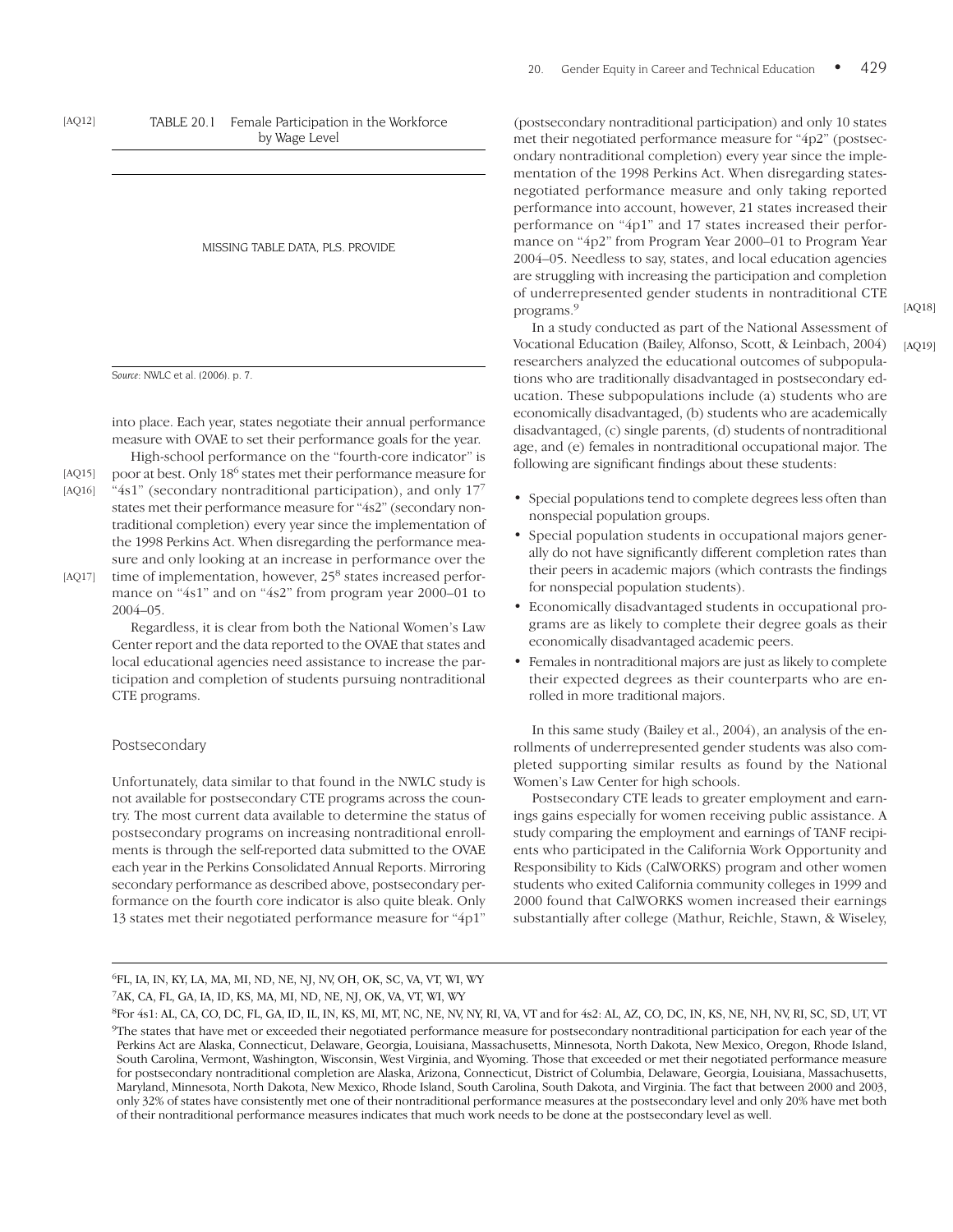

# Fields with a Higher Median Wage Have Fewer Female Students

FIGURE 20.2 Female participation in occupations by wage level.

2004). By the second year out of school, median annual earnings of CalWORKS women with vocational associate's degrees were approximately 25% greater than women without AA degrees. Those who participated in certificate programs that were at least 30 units long earned more than \$15,000 their second year out than women without certificates. Data such as this demonstrates the value of postsecondary CTE for low-income women, especially single parents and displaced homemakers. [AQ20]

> The evidence given here also indicates a strong need for postsecondary institutions to continue their gender-equity efforts to ensure the success of students pursuing nontraditional careers, as well as single parents and displaced homemakers.

# NEED FOR GENDER EQUITY IN CTE

Despite the years of hard work and funding, we cannot yet report that gender equity in CTE has been achieved. All significant measures of success—research on career development, data on K–12 course enrollment and postsecondary training programs, or occupational earning figures for women and men point to the need for more work in this arena. The benefit CTE gives students in the labor market is not generally taken advantage of by females. In 2000, females earned fewer units in CTE than did their male counterparts (NCES, 2004).

Career Expectations: Gender Stereotypes and Family Responsibilities Limit Choices

Without continued efforts on the part of teachers, administrators, and parents to achieve gender equity in CTE, students will unconsciously limit their career choices. Career selection\_and elimination—based on gender-role socialization begins early. Research on human development finds that children as young as ages six to eight years begin to eliminate career choices because they are the wrong sex type (Gottfredson, 1981). By early adolescence, students already have strongly defined gender-role expectations about work (Women's Educational Equity Act [WEEA] Resource Center, 2002); however, most career exploration programs do not begin until students' adolescence, well after stereotypes are already well established. (WEEA Resource Center, 2002).

In an inequitable environment, students will make career choices based on limited factors, including family and personal demographic characteristics. Parent education and occupation, social class, and such factors as acculturation and discrimination all affect how students develop their career expectations. "Additional structural factors, including limited opportunities, immediate financial or family needs, and for some, the mobility of living as migrant or seasonal working families, have an even greater impact" (WEEA Resource Center, 2002, p. •••).

Family and personal demographic factors often contribute to highly sex-segregated career choices. Girls with low-socioeconomic-status parents have higher sex-stereotyping scores than girls with high-socioeconomic-status parents, while boys with low-socioeconomic-status parents have lower sex-stereotyping scores than boys with high-socioeconomic-status parents (Billings, 1992). Some research shows that for African American females, "early gender-role socialization is less sex-stereotyped [than for other girls] and that African American girls often experience more crossover between traditionally male and female roles and duties in the household" and may be more open to considering nontraditional careers (Wierzbinski, 1998, p. •••). [AQ21]

[AQ22]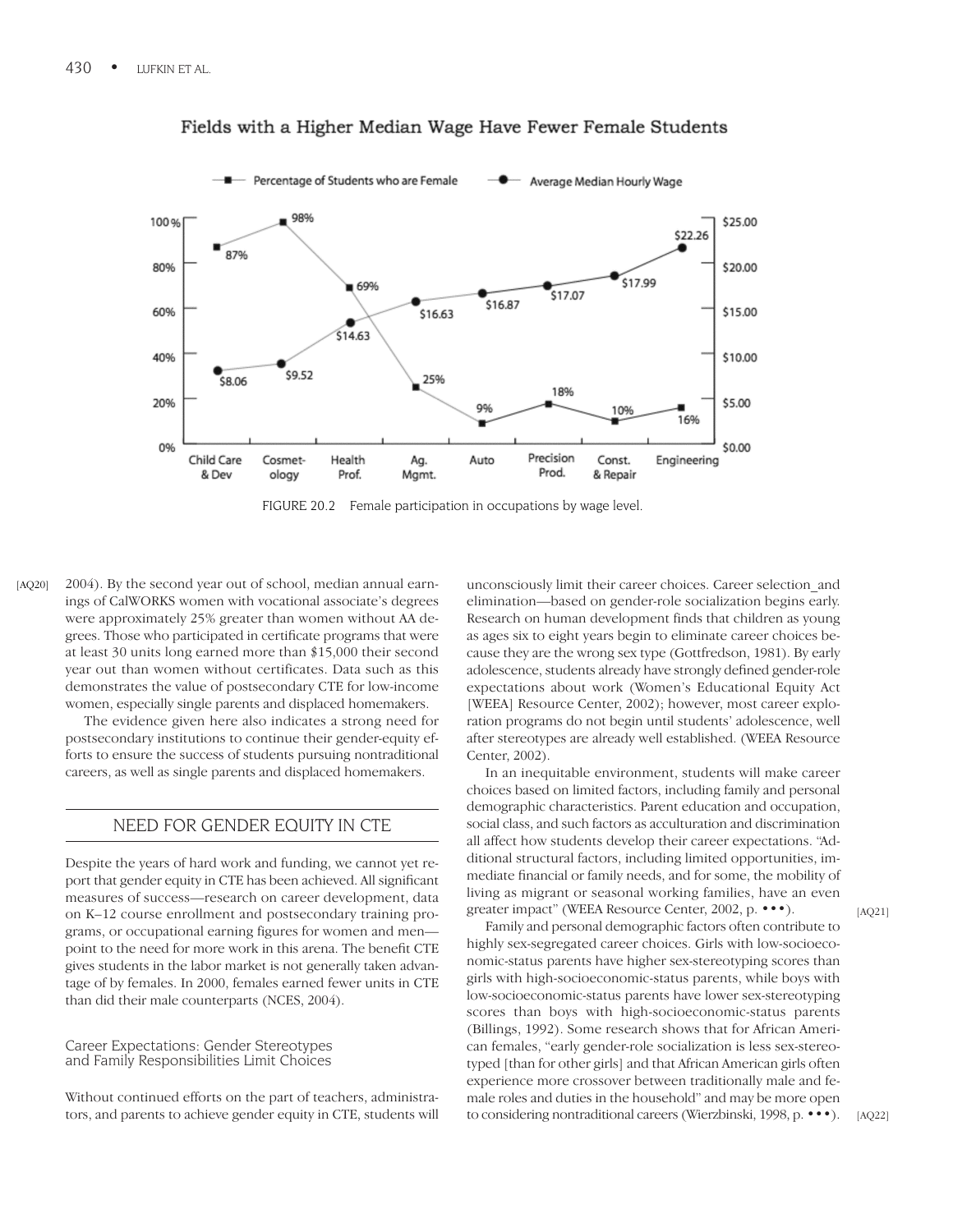| Occupational Majors                 |       |         |  |
|-------------------------------------|-------|---------|--|
| <b>Female Nontraditional Majors</b> | Males | Females |  |
| Agriculture                         | 80.9% | 19.1%   |  |
| Engineering                         | 84.3% | 15.7%   |  |
| Engineering Technologies            | 80.9% | 19.1%   |  |
| Construction                        | 88.3% | 11.7%   |  |
| Mechanics/Electronics               | 98.7% | 1.3%    |  |
| Precision Production                | 98.6% | 3.2%    |  |
| <b>Male Nontraditional Majors</b>   |       |         |  |
| Business Support/Secretarial        | 23.3% | 76.7%   |  |
| <b>Consumer Services</b>            | 8.9%  | 91.1%   |  |
| Nursing/Nurse Assisting             | 17.8% | 82.2%   |  |

| [AQ61] | TABLE 20.2 | Females in Majors Nontraditional for their Gender |
|--------|------------|---------------------------------------------------|
|        |            | Nontraditional Occupational Majors, NELS: 88-00   |

*Source:* Bailey et al. (2004), Table E.1

The need for continued work to promote gender equity is just as great at the postsecondary level. Perceived and real concerns about balancing work and other life responsibilities will continue to significantly limit women's career selection. While female college students now have career expectations equal to those of males, they still perceive role conflicts and see family issues such as raising children and lacking affordable, quality childcare as potential career barriers, concerns shared by few men (American Association of University Women [AAUW] Edu-

cational Foundation, 1998; Alfeld, 2006).[AQ23] Spousal or significant-other support was found to be a major factor that differentiated the women who remained in their nontraditional occupation for more than two years from the women who left within two years or who never entered (Shanahan, Denner, Rhodes, & Anderson, 1999).[AQ24] [AQ23]

[AQ24]

Course and Program Enrollment: Stubbornly Sex-Segregated

The need for continued efforts to achieve gender equity in CTE still exists because current data reveals persistent patterns of sex segregation in career exploration and preparation programs. The patterns, which can be dismantled at a local or state level with intense and focused attention, are consistent for high school and postsecondary CTE course and program enrollment.

In spite of the requirements of Title IX and the gender-equity provisions in the Perkins Act, pervasive sex segregation in high school CTE programs—with girls predominantly enrolled in "traditionally female" programs and boys primarily participating in "traditionally male" courses—still exists nationwide (NWLC, 2005a).

In 1980, sex segregation in vocational education was clear, with females representing 91% of students training as nursing assistants, 87% of those training as community health workers, and 92% of those training as cosmetologists and secretaries (Farmer et al., 1985). At the same time, males in vocational education were overrepresented in auto mechanics (96%), carpentry (96%), small-engine repair (96%), electrical technology (95%), welding (95%), appliance repair (94%), and electronics (90%; Farmer et al., 1985).

Twenty years later, a report conducted by the NWLC using state-level data from 12 selected states' data revealed the same pattern of sex segregation across the nation: female students make up 98% of students enrolled in cosmetology, 87% of students enrolled in childcare courses, and 86% of students enrolled in courses that prepare them to be health assistants (NWLC, 2005a, p. 5). Male students, in contrast, comprise 94% of the student body in training programs for plumbers and electricians, 90% of the students studying to be welders or carpenters, and 91% of those studying automotive technologies (NWLC, 2005a, p. 5)

In associate degree programs, women are almost four times as likely as men to major in health fields, and are also more likely to major in business and office fields (NCWGE, 2001, p. 8). In contrast, male students in associate's degree programs are more than five times as likely to major in technical education and more than fourteen times as likely to major in trade and industry programs (NCWGE, 2001, p. 8).

Women and Men in the Workforce: Substantial Disparities

The need for gender-equity work within CTE continues because America's workforce remains sex-segregated and is not meeting the needs of real working men and women. For women, these needs often include salaries that allow them to support themselves and their families. Census data show there were more than 20.9 million displaced homemakers and single parents in 2003, a 39% increase from 1994. The people in this population subset are likely to be poor, unemployed, or working in low-wage jobs. In fact, nearly 30% are working in low-paying service jobs that offer few, if any, benefits (Women Work!, 2005).

A lack of programs that help women prepare for supporting themselves and their families persists. According to a 2002 report by the NWLC, "Title IX and Equal Opportunity in Vocational and Technical Education: A Promise Still Owed to the Nation's Young Women," the pervasive sex segregation of female students into traditionally female programs has a serious adverse impact on their economic well being. For example, students entering childcare fields will earn only a median salary of \$7.43 per hour, and cosmetologists will earn a median salary of \$8.49 per hour (NWLC, 2002, p. 2). By contrast, the median salary for students who become plumbers and pipe fitters is \$18.19 per hour, and the top 10% of workers in that field will make \$30.06 per hour (NWLC, 2002, p. 3). Similarly, electricians have a median salary of \$19.29, and are eligible to earn up to \$31.71 while progressing in the career tracks created in their field (NWLC, 2002, p. 3). In no case, moreover, does the amount earned by the top 10% of workers in the predominantly female fields of cosmetology, childcare, or medical assistant even begin to approach the *median* wages earned by those employed in predominantly male occupations (NWLC, 2002, p. 4). For example, the top 10% of childcare workers earn \$10.71 per hour, which is 41% *lower* than the median amount earned by mechanical drafters (NWLC, 2002, p. 4).

Wage earnings for men and women are significantly different within the same occupation, which raises questions of pay equity. For example, in 2005, the median weekly earnings for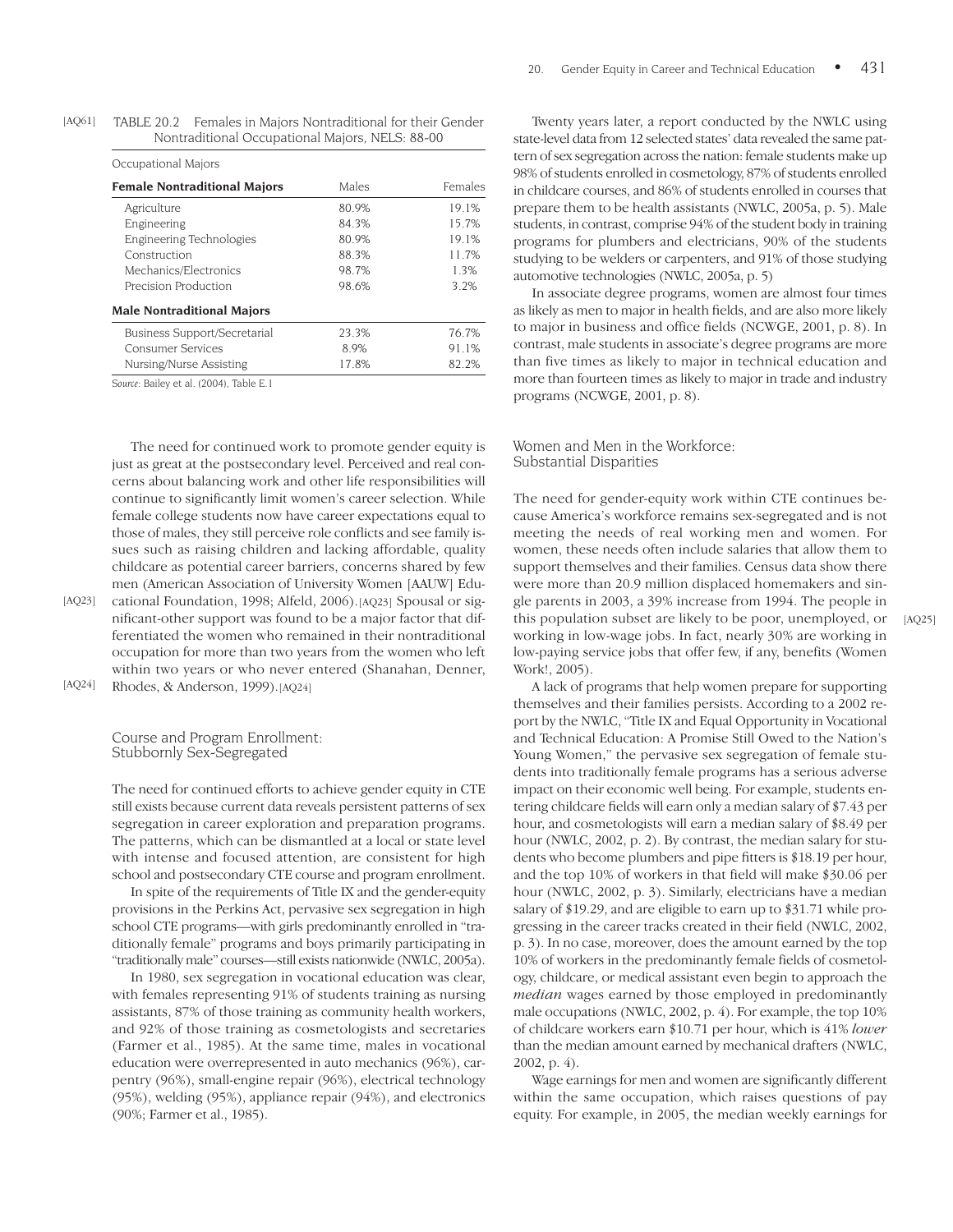men and women in construction trades were \$606 and \$504, respectively, and the median weekly earnings for men and women as registered nurses were \$1,011 and \$930, respectively (BLS, 2005). Another interesting phenomenon exists: wages increase when men enter traditionally female occupations and decrease when women enter traditionally male occupations. For example, once a male-dominated profession, veterinarians are inching closer to fifty-fifty on gender with veterinary school enrollments now at 71.4% female (Veterinary Economics, 2002); however, male veterinarians earn 20.7% higher pay than their female counterparts (Veterinary Economics, 2003). As more women enter the profession, the average wages continue to decline. These data suggest that, in addition to sex segregation in CTE programs, gender bias is alive and well in the workplace. Regardless, the benefits women may gain because of careers in nontraditional occupations merit ongoing gender-equity work in CTE and with employers to overcome the challenges they face.

Men in nontraditional careers also face consequences that adversely affect their well-being. Men who work in nontraditional career fields face institutionalized challenges to their sense of masculinity (Henson & Rogers, 2001) and often face intimidating behaviors and stereotypes that prevent their full participation (Thurtle, Hammond, & Jennings, 1998). Men in nontraditional careers may also face job-placement difficulties (Thurtle et al., 1998). For more information on workforce issues, see chapter 4, "Impact of Education on Gender Equity in Employment and its Outcomes."

The most important variable affecting earnings of both genders is occupation, not education. Noble (1992) noted that women were stuck on the "sticky floor" of low-wage occupations. Mastracci (2004) described the occupational segregation among genders akin to creating a "pink collar ghetto," in which 65% of all working women are clustered into 20 of the lowest-paying occupations. Even among the women working in high-skill, highwage, high-technology occupations (which are nontraditional by gender), women continue to cluster in the entry-level job titles. For example, five of the fastest growing occupations through 2012 are in the information technology industry (U.S. Department of Labor, 2002a). Women are making inroads into this emerging field; however, they are clustered into lower paying, lower skilled aspects of the industry, such as information processing, while the majority of the highest-paying specialties in the fastest-growing occupations, such as systems engineering, are held by men (U.S. Department of Labor, 2002b). Contrary to the "glass ceiling" phenomenon, where women are unable to rise to higher-level positions within male-dominated professions, a vastly different experience is noted for men in traditionally female occupations, such as nurses, elementary school teachers, librarians, and social workers. Hultin (2003) described an unequaled upward mobility of men in traditionally female-dominated professions as a "glass escalator," where men are quickly moved into higher-paying, more prestigious positions within the occupation.

# PROBABLE CAUSES FOR THE LACK OF GENDER EQUITY IN CTE

Research shows that women and girls have made great educational progress in recent years. The gender gaps in math and science have been narrowed. Women surpass men in both bachelor and master's degree achievement; however, it appears that these achievements are not being translated into nontraditional career choices that lead to high-skill, high-wage careers in science, math, engineering, and technology. What does research reveal about educational practices that are root causes for students choosing to follow a traditional or nontraditional career path? The causes are found not only in CTE itself, but also in the larger sphere of education and in societal stereotypes. They include (a) lack of early exposure to nontraditional occupations and role models; (b) student attitudes; (c) unsupportive career guidance practices and materials; (d) lack of encouragement to participate in math, science, and technology; (e) stereotyped instructional strategies and curriculum materials; (f) a chilly school/classroom climate that can result in student isolation; (g) lack of self-efficacy; and (h) limited support services (National Centers for Career and Technical Education [NCCTE], 2003).

#### Lack of Early Exposure to Nontraditional Occupations and Role Models

The American Counseling Association (1998) stressed the importance of early exposure to careers as a foundation for later career decisions. To be truly effective, exposure to nontraditional careers must be initiated in elementary school. Gender stereotyping regarding occupations occurs early, with children ages six to eight years beginning to eliminate careers because they were the wrong sex-type (Kerka, 2001). In fact, Billings (1992) studied perceptions of second and sixth graders and found that second graders have significantly higher sex-stereotyping scores than sixth graders. Schools have the potential to impact such stereotypes.

Nontraditional role models are a significant factor in a student's choice to pursue a nontraditional career. Many choose careers because they have been exposed to them through their interactions with others, or because they can personally identify with individuals in those fields. Interviews with women employed in the trades revealed four significant factors that influenced their career choice: (a) a perceived innate ability, (b) a strong sense of self, (c) a desire for independence, and (d) access to role models—especially family members (Greene & Stitt-Gohdes, 1997, as cited in NCCTE, 2003, p. 62). Role models can come from family, community, and the school. The lack of role models in nontraditional fields can have strong consequences in career development, particularly for minorities (Esters & Bowen, 2003).

#### Student Attitudes

Attitudes and biases regarding the world of school and the world of work are based on social, familial, educational, and societal experiences. Socialization has a profound impact on the ways in which males and females think about potential occupations (Welty & Puck, 2001). Further, specific courses are associated with either femininity (e.g., humanities) or masculinity (e.g., technology; Welty & Puck, 2001). These student attitudes, shaped and influenced by complex and dynamic aspects of culture and society, can be positively influenced by targeted pro-

[AQ27]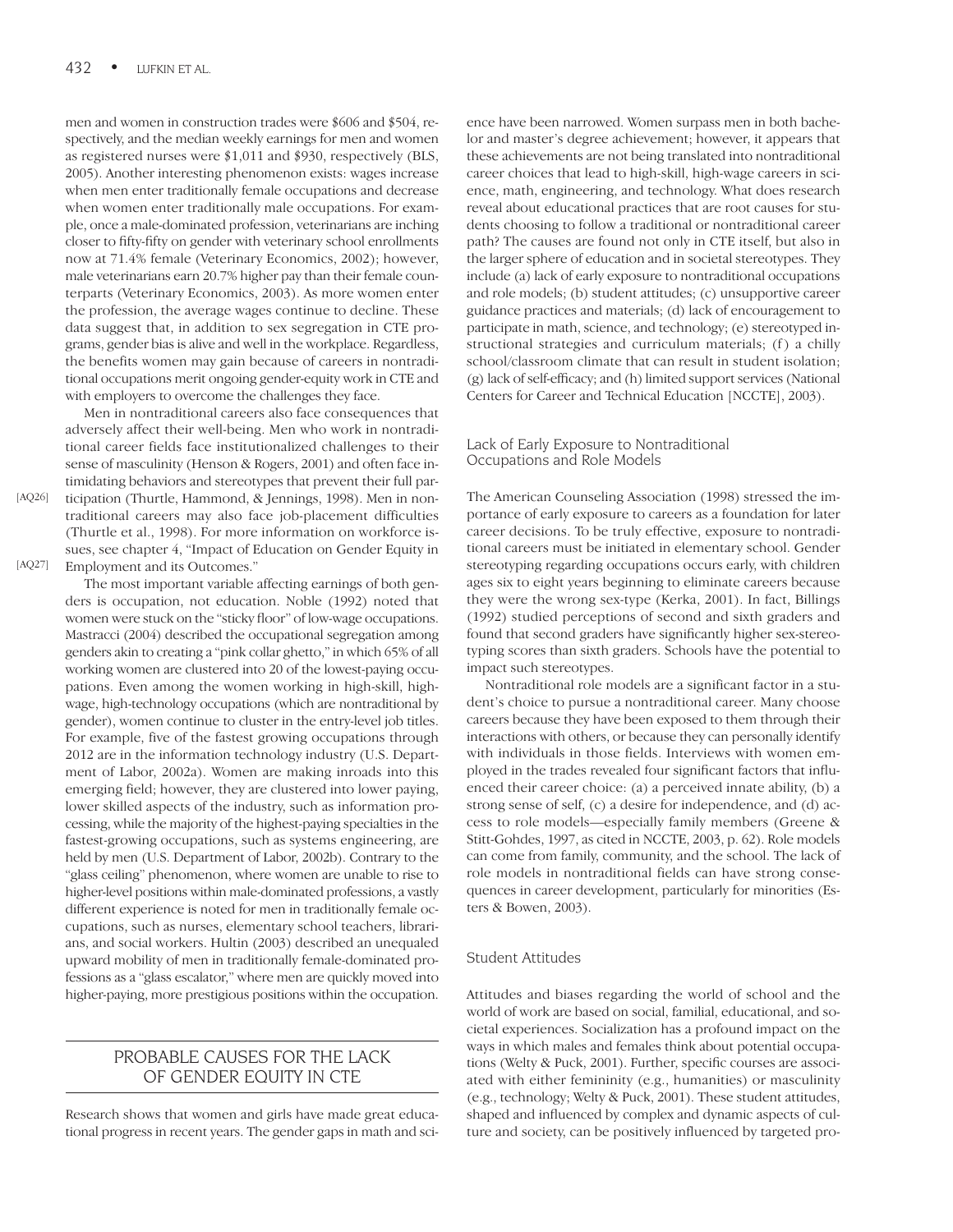gramming, which includes early exposure to nontraditional careers and role models (Multistate Academic and Vocational Curriculum Consortium [MAVCC], 2001).

#### Biased Career Guidance Materials and Practices

While students often get information about career decision making through the guidance process in their schools, genderbiased career guidance practices can deter students from participating in nontraditional training programs. Guidance personnel often use interest inventories and aptitude assessments to assist students in selecting career-related coursework or majors in college, and these assessments are sometimes a means through which gender bias is propagated. For example, the Armed Services Vocational Aptitude Battery (ASVAB) assesses exposure to a subject (e.g., tests knowledge of automotive components, systems, tools, and repairs—a subject to which women have little exposure), rather than general aptitude (General Accounting Office, 1999). For more information on these assessment issues see chapter 8, "Gender Equity in Testing and Assessment."

[AQ28]

Gender stereotyping is also evident in the CTE career counseling and recruitment system. Some counselors may not advise students on nontraditional careers because they incorrectly assume they will not be interested (NWLC, 2005a). Stereotypes and bias related to female students of color may be even greater with regards to technical and scientific fields (Ginorio & Huston, 2001). A report from the U.S. Commission on Civil Rights (2000) emphasized how important it is for teachers and counselors to encourage girls' participation in technical fields.

#### Lack of Encouragement to Participate in Math, Science, and Technology

Participation and success in math, science, and technology courses are gateways for participation in nontraditional careers for women, as well as in high-skill, high-demand occupations. Yet girls are still underrepresented in the preparation for these occupations. Social-psychological causes for this difference can be attributed to teachers' attitudes, beliefs, and behaviors; girls' beliefs and attitudes; current teaching practices for math and science; and the influence of parents and society (Clewell & Campbell, 2002). While significant progress has been made on closing the gap in mathematics, there still exists a perception that women are not as good as men at quantitative disciplines, and, at about middle-school age, girls tend to lose interest and confidence in math and science (National Science Foundation, 2003). While girls are taking more science and math courses at the high-school level, the gender gap in computer science advanced placement test takers has actually widened (Gavin, 2000). Relatively few girls are continuing on in engineering and other physical and quantitative disciplines at the postsecondary level, and even fewer are choosing careers in these fields (Clewell & Campbell, 2002), in spite of the fact that girls have narrowed the gap in skills and knowledge by high school graduation. The *Handbook* chapter 13, "Gender Equity in Science, Engineering, and Technology," provides more information on the progress and continued challenges in these areas.

#### Stereotyped Instructional Strategies and Curriculum Materials

In other chapters, the issue of instructional strategies is addressed comprehensively. These issues are magnified for teachers and students in CTE. For example, Annexstein (2003) reported that teachers often treat students differently in career and technical classrooms, including attributing boys' success in technology to talent while dismissing girls' to luck or hard work, and having boys learn by doing while having girls sit and study their texts.

Similarly, curriculum materials with limited visual images of individuals in nontraditional careers can negatively impact student participation. Visual representation of working individuals in textbooks, displays, videos, and curricula influences students' gender stereotypes about career options (Kerka, 2001). The way nontraditional careers are advertised and perceived has a significant influence on students considering such careers. Curriculum materials should be evaluated prior to selection and distribution to ensure that they fairly represent the diversity of students (Northrop, 2002).

#### A Chilly School/Classroom Climate that Results in Student Isolation

Students who experience gender stereotyping, intimidating behaviors, or sexual harassment while in nontraditional CTE programs are less likely to complete the program. Often, nontraditional students have these experiences within the broader educational setting as well, giving clear messages that they do not fit the norm. Indirect messages from teachers and classmates about classroom fit with regard to physical environment (e.g., giving more physical assistance to girls conveying the assumption they are not strong enough to do the work), teacherstudent interactions, and student-student interactions can create barriers to success in nontraditional programs (Sandler & Hoffman, 1992). The subtleties of the classroom environment, including the look and feel, send signals to students about how well they belong (Welty & Puck, 2001). Research suggests that a wide range of inequities in classrooms exists between student and teacher behavior; teachers, regardless of their gender, tend to ask male students three times as many questions as their female students (M. Sadker & D. Sadker, 1994). An alarming rate of student-to-student sexual harassment has been reported (American Association of University Women [AAUW], 2001). Success rates improve when efforts to create genderequitable classrooms that engage all students are implemented (Ryan, 1999).

Women and girls engaged in nontraditional programs often have to overcome barriers in educational settings. Sanogo (1995) found that over 75% of female nontraditional students report that being the only girl in a class is difficult. Women often find male-dominated educational programs, where few women, if any, are enrolled, as competitive and unappealing. The lack of critical mass of female students is a great deterrent to completion of a nontraditional CTE program. Likewise, women tend to see the content itself as isolating. For example, women perceive use and benefit from technological pursuits when they are designed to perform a specific needed purpose, but men tend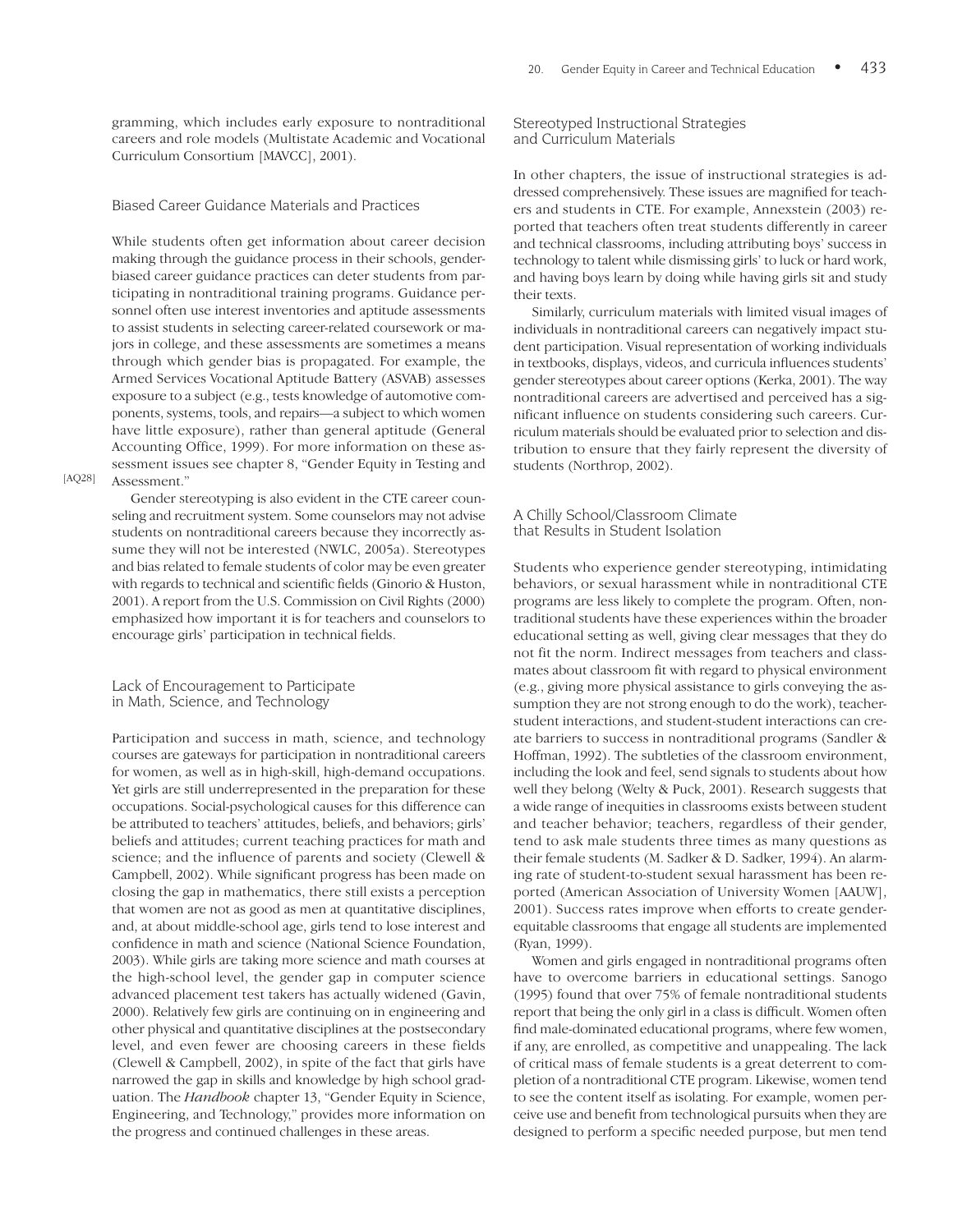to enjoy technology as an interest independent of its application (Gurer & Camp, 2000). Programs that lack same-sex role models and/or same-sex instructors can produce feelings of isolation for men and women, even in otherwise equitable educational environments. Many nontraditional students do not want to been seen as a novelty, a pioneer, or a "token" (Milgram, 1997).

#### Lack of Self-Efficacy

Self-efficacy, referring to the expectation/belief that one can succeed in careers that are compatible with one's abilities, impacts the willingness of people to successfully pursue nontraditional careers. Traditionally, adult women express lower levels of selfefficacy with regard to math and science concepts (e.g., visualspatial skills; Betsworth, 1997). Low levels of self-efficacy restrain the number of women entering and completing education and training programs in traditionally male-dominated industries. Margolis and Fisher (2003) described the difference between male and female attributions of failure. Males tend to attribute failure to external factors (e.g., the test was too hard), and females tend to attribute failure to internal factors (e.g., lack of understanding of the material) and success to external factors, such as luck, identified in the research as the imposter phenomenon or syndrome (Clance & Imes, 1978). Interventions that deal with interest and confidence in nontraditional careers can be successful in mediating the effects of lack of self-efficacy (Betz & Schifano, 2000).

#### Limited Support Services

Students enrolled in nontraditional CTE programs who receive individualized support services, such as tutoring, mentoring, support groups, childcare, and transportation, are more likely to succeed. Research analyzing the success rates for students in nontraditional educational programs indicated that students who are offered, and who regularly access, supplemental support services have a higher rate of program persistence (Montclair State University, 1997). For example, male nursing students are more likely to be retained if same-sex role modeling is provided (Brady & Sharrod, 2003). Programs promoting gender equity in education through the provision of a comprehensive support system have been subjected to reduced or eliminated funding (NWLC, 2004; NCWGE, 2001). When Perkins was reauthorized in 1998, many states assumed that support services were no longer an allowable use of funds. Advocacy groups worked with OVAE and convinced them to release Program Memorandum-OVAE/DVTE 99-13, clarifying the allowable use of funds for this purpose (ED, Office of Vocational and Adult Education [OVAE], 1999) The ongoing provision of support services will allow students to focus on what's important—their education (Visher & Hudis, 1999).

# STRATEGIES THAT CAN MAKE A DIFFERENCE

A discussion of the probable causes of the problems, as identified by the literature, is enlightening, but does not provide guidance as to what has been tried and proven to be successful in providing more equitable opportunities in career training and choice for both men and women. Breaking down the stereotypes and opening options based upon interest and skill rather than gender role stereotypes are the goals. Participation in and completion of training for nontraditional careers is the barometer for this change. The following strategies have indicated positive movement toward this larger goal. As with all initiatives that require lasting change, the process is slow and needs to be constantly reinforced.

#### Review Educational and Counseling Materials Used with Students

The removal of gender bias and the presentation of positive nontraditional images is often the first step toward providing an equitable experience for men and women in CTE. School publicity and curriculum materials often carry gender-bias messages that impact student career choices. Gender-biased career guidance expectations and practices are often major barriers to student participation in nontraditional programs. Checklists, such as one developed by the Wisconsin Department of Education, have been developed to review not only the career guidance practices, but also curricula (both materials and practices) to increase awareness of these gender practices. The evaluation of equity programs in Louisiana found that programs successful at retaining students in nontraditional career technical programs evaluated their materials for gender bias and stereotyping (University of Southwestern Louisiana, 1993).

#### Conduct Gender-Equity Professional Development with Teachers at All Levels

While CTE teachers certainly can benefit from professional development, teachers at all levels must become better aware of gender bias and stereotyping in curriculum materials and classroom instruction that create a negative effect on student course selection. Teachers need rigorous and ongoing professional development to learn and improve instructional strategies for working with nontraditional students. Succeeding at Fairness: Effective Teaching for All Students, Generating Expectations for Student Achievement (GESA), Student Achievement Grounded in Equity (SAGE), and The Equity Principal are research-based professional development models that have been effectively used to increase teachers' and administrators' (K–16) knowledge of equitable teaching practices and leadership skills (Grayson & Martin, 2003a, 2003b; ED, 2000).

Teacher behavior that perpetuates gender bias can influence student participation in courses and selection of further study in a particular career area (Graham, 2001). To encourage participation in nontraditional programs for both men and women, collaborations should be built among teachers in feeder schools and with programs and courses that lead to participation in nontraditional CTE programs (National School-to-Work Opportunities Office, 1996; Graham, 2001).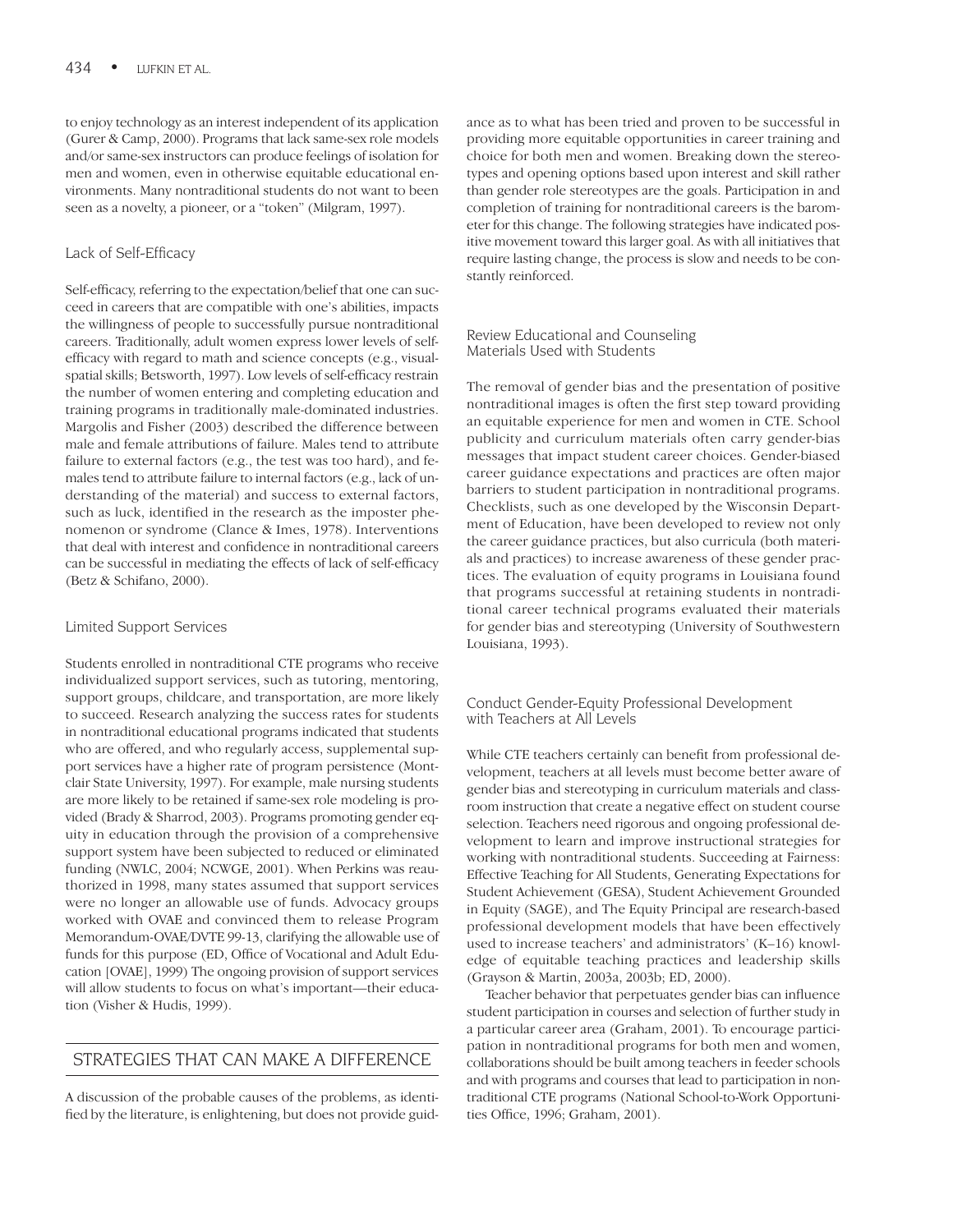Schools that value nontraditional choices for their students and model gender equity in their institutional practices are more likely to have students participate in nontraditional programs. Sound institutional strategies include (a) inviting nontraditional representatives to participate on advisory committees, (b) hiring nontraditional instructors, (c) conducting workshops on nontraditional careers with students and staff, (d) providing grant incentives in Requests for Proposals, (e) purchasing materials portraying nontraditional students, and (f) collecting data that link occupations and gender (National School-to-Work Opportunities Office, 1996). Assessments have been developed, such as the Building Level Equity Assessment by the Midwest Equity Assistance Center (MEAC), that can be used to help schools conduct institution-wide evaluations of how well they are doing to promote gender equity (Midwest Equity Assistance Center [MEAC], 2000).

#### Increase Competence in Diversity and Sexual Harassment Prevention

Students are not likely to persist in an instructional environment where their contributions are not valued, they are being harassed, or they feel they are being treated unfairly. The literature identifies decreasing gender bias among administrators, faculty, and staff as a common strategy for retaining female students in math and science and nontraditional students in CTE programs (Markert, 1996; National School-to-Work Opportunities Office, 1996; University of Southwestern Louisiana, 1993; Ryan, 1999; Clark, 2000; Graham, 2001). For more information, see chapter 11, "Sexual Harassment: The Hidden Gender Equity Problem."

#### Invite, Involve, and Educate Parents

Parents are the first to introduce a student to a career, and they have the strongest influence on student course selection and career choice (Ferris State University, 2002). Parents are often one of the strongest influences on students pursuing nontraditional careers. Greene and Stitt-Gohdes (1997) found that positive role models, especially family members, often contribute to an individual's decision to pursue a nontraditional career.

Other parents may allow a student to explore a nontraditional career, but may not support a student pursuing one as a permanent career choice. Lack of support can be somewhat attributed to misinformation about a career as well as sex bias and stereotyping. This can be overcome through parent education and exposure to accurate career information. Parents who are employed in a nontraditional occupation should be invited to serve as role models to the students and their parents.

Provide Nontraditional Role Models, Mentors, and Job Shadowing

Students need to see others like themselves participating in a career to believe they can do it, too. Ongoing exposure to non-

traditional role models and mentors and job exposure with an individual in a nontraditional career are overwhelmingly presented in the nontraditional training and employment literature as a common and successful strategy for recruiting and retaining students in nontraditional careers (Montclair State College, 1991; Foster & Simonds, 1995; Florida State Dept. of Education, 1996; National School-to-Work Opportunities Office, 1996; Markert, 1996; Clark, 2000; Gavin, 2000). The use of Internet online e-mentoring has expanded the reach of mentoring relationships. The opportunity for mentor and mentee to communicate via e-mail and the Internet can expand the potential for additional communication. E-mentoring programs have been used very successfully in the STEM fields with girls and women engineers and scientists. In a 2003 evaluation of MentorNet, an online mentoring program for diversity in engineering and science, over half the students reported increased confidence that they are in the right major and can succeed in their field of study (Barsion, 2004).

#### Conduct Middle-School and Pretechnical Training Programs

Overwhelmingly, the research indicates that early nontraditional experiences and exposure to nontraditional careers positively affects student potential for pursuing a nontraditional career (Markert, 1996; Education Development Center, Inc., 1996; Kloosterman, 1994; Van Buren, 1993; Kerka, 2001). Many of the strategies discussed concerning parent education and student exposure in the curricula are more effective if used at the earliest grades possible but especially at the middle-school grades.

Pretechnical training programs, at all educational levels, that introduce students to nontraditional careers (a) give them handson learning opportunities, (b) relieve math anxiety, (c) develop support groups, and (d) expose students to nontraditional role models encourage participation in CTE programs. When compared to a control group, students attending a gender-equity program had significantly higher levels of career and lifestyle self-efficacy and indicated greater knowledge of nontraditional careers and training opportunities. Nontraditional students perceived greater encouragement to explore nontraditional classes and had significantly higher occupational attractiveness scores (Fox Valley Technical College, 1991; Mewhorter, 1994; Read, 1991).

#### Conduct Targeted Recruitment Activities

Nontraditional students must be recruited into nontraditional programs. Students do not believe they are welcome unless specifically invited to explore and supported to overcome their own gender bias and stereotyping. Successful recruitment strategies include (a) creating career-technical programs to reach all students, (b) presenting career clusters in a way that shows how career pathways can align with interests, (c) giving students multiple opportunities to explore both traditional and nontraditional careers, and (d) helping students overcome stereotypes of appropriate jobs for their gender (Clark, 2000). In the fall of 1995, 7 of 95 students in the undergraduate program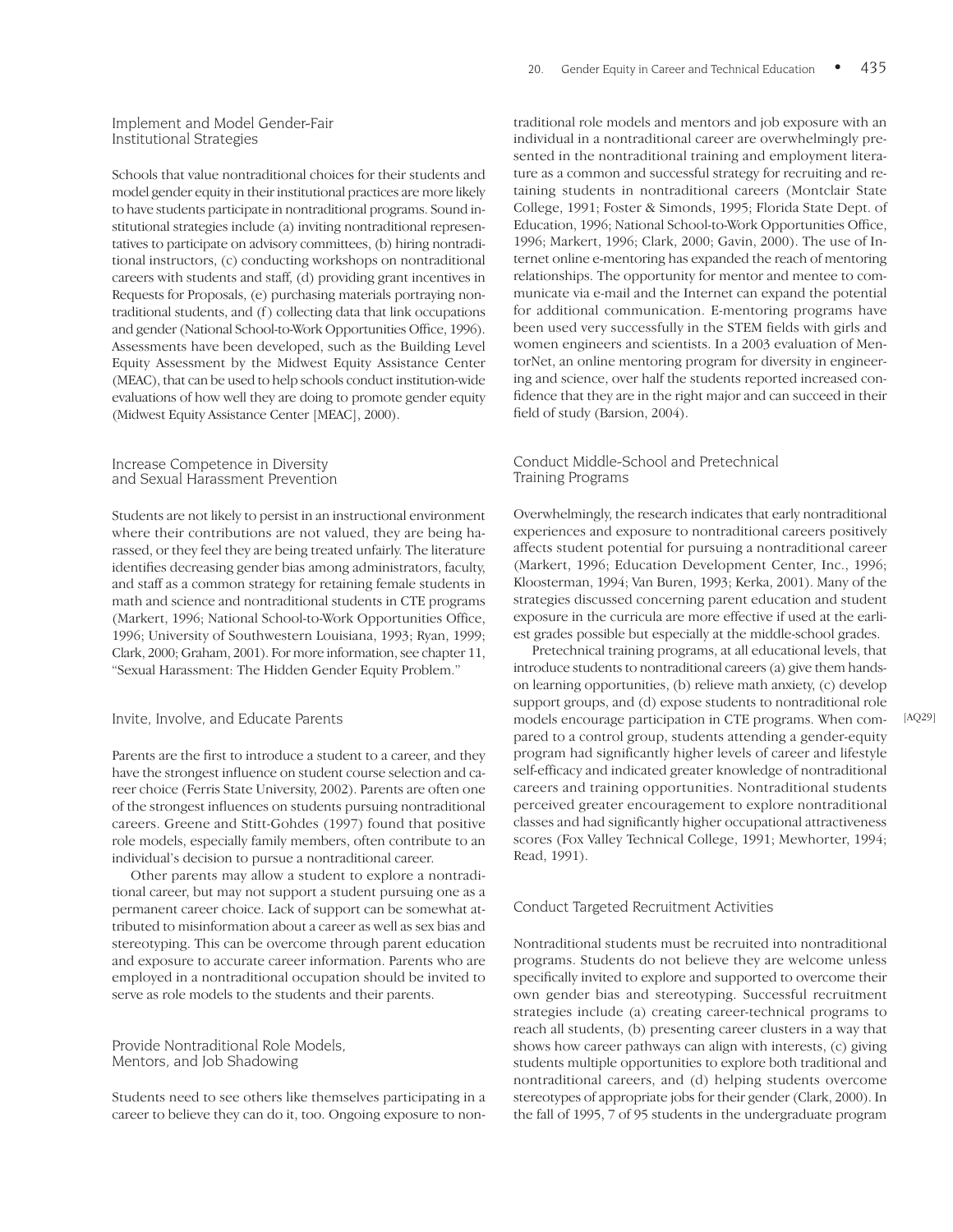in computer science at Carnegie Mellon University were women. In 2000, 54 of 130, or 42%, were women. In a research study conducted during this period, a substantial part of the success of the program was attributed to recruitment efforts to get women to apply, enroll, and persist (Margolis & Fisher, 2002). The lack of a pipeline opening (entry) is often the limiting factor to increasing the participation and completion of students in nontraditional careers.

#### Collaborate with Community-Based Organizations and Business

Many community-based organizations have nontraditional career exposure programs for young girls (e.g., Girls, Inc.©, American Association of University Women, YWCA, Girl Scouts, Take Our Daughters and Sons to Work). Working with communitybased organizations to expose students to nontraditional careers has been identified as one successful strategy for teachers to use as a means of increasing enrollment of students in nontraditional training programs (University of Southwestern Louisiana, 1993).

Businesses have a vested interest in helping students develop the skills required for employment in their industry. Intel Corporation, in cooperation with Boston's Museum of Science and the Massachusetts Institute of Technology Media Lab, has started an after-school program, Computer Clubhouse, for female and minority students with adult mentors to learn more about computer technology (Brunner, 2000). Cisco, Inc. has started a gender initiative for recruiting women into the Cisco Networking Academies (Cisco Systems, Inc., 2000). Training programs that partner with corporations have dramatic benefits for low-income women. An example of this strategy would be the Nontraditional Employment for Women (NEW) program that places students into occupations with an average starting wage of \$12/hour (National Organization for Women [NOW] Legal Defense and Education Fund, 2001).

#### Conduct Nontraditional Student Support Groups, Peer Counseling, and a Continuum of Support Services

Students are more likely to complete programs if they feel they are supported and are part of a peer group. These strategies are also more likely to improve a student's self-efficacy. Several studies of effective programs have identified successful retention strategies as those that include access to nontraditional student clubs and team support systems, and participation in math clubs, competitions, and after-school programs (Foster & Simonds, 1995; Silverman, 1999; Gavin, 2000). Students who participated in nontraditional support programs experienced increased self-esteem (Montclair State University, 1997). Chapter 7, "The Treatment of Gender Equity in Teacher Education," provides additional valuable information.

[AQ30]

Students who face barriers in addition to those of gender need comprehensive support services to complete their CTE programs. Nontraditional training programs that work with populations with multiple barriers and offer a complete array of support services boast higher success rates. These support services include tutoring, childcare, transportation, and tuition assistance.

# EXAMPLES OF IMPLEMENTATION OF EFFECTIVE STRATEGIES

During the years of implementation of the Perkins Act equity provisions, investment in research and development and in quality evaluation was inconsistent. Very limited research was done on effective programs. The following programs have been identified through rigorous evaluations and reviews. Each program was reviewed for evidence of success and effectiveness, a strong research base, educational significance, and the ability to be replicated in other settings. All selection criteria can be found in the references indicated for each program. These successful programs have implemented many of the strategies addressed above. Unfortunately, effective programs like these may very well no longer be used because of lack of funding.

Ohio Department of Education, Orientation to Nontraditional Occupations for Women (ONOW) Program, Ohio

The U.S. Department of Education's Gender-Equity Expert Panel selected the ONOW program as its only Exemplary Gender-Equity Program (ED, 2001). First implemented in 1987 using Perkins gender-equity set-aside funds, the ONOW program was designed to assist socioeconomically disadvantaged women and incarcerated women to explore and successfully enter high-wage careers in nontraditional fields in which they have been underrepresented, such as skilled construction (e.g., welding, carpentry), manufacturing (e.g., machine trades, production technician), transportation (e.g., automotive technology, truck driving, delivery), protective services (e.g., emergency medical services, fire fighters, highway patrol), and high-tech (e.g. Web design, drafting). The purpose of the program was to help participants overcome multiple barriers and become economically self-sufficient. It also sought to increase the numbers of women enrolled in nontraditional vocational education programs, to decrease the numbers of women on welfare in Ohio and to reduce the recidivism rate of women offenders. Participants attended eight-week training sessions, in which they received hands-on experience using applied math and science and worked with hand and power tools. The program also addressed concerns of physical fitness, employability skills, and self-esteem. Between 45 and 75 women were served at each program site per year. In addition, each ONOW coordinator participated in training designed to reduce/ eliminate bias and increase sensitivity to diversity.

A five-year longitudinal study by Ohio State University showed higher wages for those who entered nontraditional employment, and confirmed that 70% of the respondents continued to be employed. At the time of the study, 76% of the participants who had been on public assistance when accepted for the program were working full time, completely off of public assistance, and earning an average of \$9.38 per hour.

Minot Public Schools CTE Programs, Minot, North Dakota

Three nontraditional career exploration programs sponsored by the Minot Public Schools (MPS) received the Highest Recogni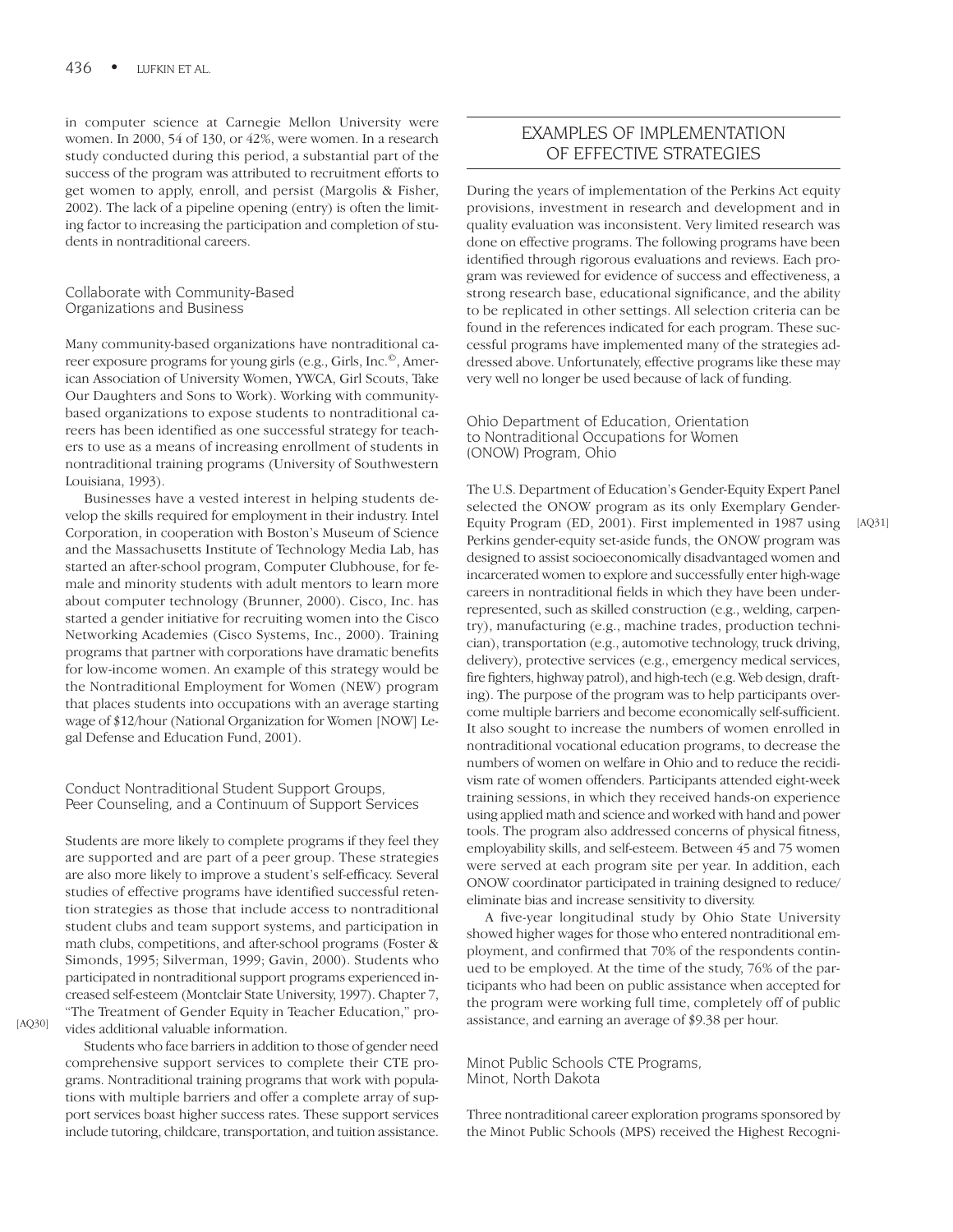tion from the 2005 Programs and Practices That Work: Preparing Students for Nontraditional Careers Project (NWLC, 2005b). Over a three-year period, MPS sponsored two careers and skills awareness days (Diva Tech and Define Your Dreams) and one technology camp (Technology on the Go). Over the three years that these programs were offered at MPS High School, enrollment in classes that were nontraditional for students' gender increased by 32%.

The MPS DIVA Tech program was a daylong event targeted at girls in Grades 8–12. It provided students with hands-on opportunities to explore nontraditional areas offered in the MPS trades and technology curriculum, including auto tech, welding, and information technology. Each student selected several hour-long laboratory experiences and used the skills learned to create a take-home project. Classroom instructors and female student assistants served as helpers and role models in the labs. Professionals who hold jobs that are nontraditional for their gender gave a workshop and answered questions relating to occupational responsibilities, training requirements, salaries, benefits, and barriers in the workforce. In addition, a school career counselor described the nontraditional course available for girls in the upcoming school year and answered questions.

Define Your Dreams, targeting seventh- and eighth-grade students, brought together female professionals and students to help young women realize the importance of math, science, and problem-solving skills in daily life and careers. Students explored nontraditional careers in hands-on workshops and learned about nontraditional course options for their four-year high school plans.

Complementing the two career days, Technology on the Go took girls in grades 8–11 on a three-day field trip. Guided by female professionals, students explored local businesses, coal mines, and electrical and manufacturing plants. Throughout the tours, students were encouraged to take photographs that they used to design their own publications at the end of the program.

Illinois Center for Specialized Professional Support, Illinois State University,

#### *The NTO Look, Illinois*

Selected as the 2006 winner of the Programs and Practices That Work: Preparing Students for Nontraditional Careers Project (NWLC et al., 2006), the NTO Look is a project of the Illinois Center for Specialized Professional Support at Illinois State University and administered through funds from the Carl D. Perkins Act of 1998. The NTO Look encourages secondary and postsecondary educational institutions to partner in order to implement and strengthen their nontraditional programs. The partnerships must base their program and research on the practices that work in recruiting and retaining students in nontraditional programs; set realistic long-term and short-term goals; design and implement activities to meet those goals; and evaluate the effectiveness of the program. In the implementation phase of each site's project, the NTO Look provides each partnership with professional development, technical support, specialized resources, and financial assistance.

An important element of the NTO Look is its self-assessment requirement. Each project must complete a self-study and consider accompanying research prior to designing its activities. The NTO Look Self-Study systematically assists educational organizations in identifying strengths and challenges and leads them through a series of questions that results in the development of a strategy that has a greater potential for successfully meeting their goals. Nearly 80% of the Illinois community colleges participated in the NTO Look, and similar projects sponsored by the Illinois Center or Specialized Professional Support (ICSPS). In 2005, Illinois' postsecondary system achieved its negotiated performance level for the Perkins fourth core indicator for the first time and has credited NTO Look as one of two factors contributing to its improvement.

#### Minneapolis Public Schools, High Tech Girl's Society, Minnesota

Recipient of the 2006 Honorable Mention Award for the Programs and Practices That Work: Preparing Students for Nontraditional Careers Project (NWLC et al., 2006), the High Tech Girl's Society (HTG'S) was launched in 2003 to increase the representation of girls in traditionally male-dominated, high-tech courses such as aviation, engineering, and information technology. The program serves a population that is primarily low-income girls of color. Preliminary data show that 79% of the HTG'S participants are students of color, which is almost 7 percentage points higher than the district average.

The HTG'S implements a rigorous academic and technical curriculum through after-school, hands-on learning activities, tours, seminars, and other related school activities. The club works in cooperation with college, universities, and business partners to provide mentoring and counseling as well. Mentoring is essential to the program, and the HTG'S connects the girls with women who are employed in high-tech careers, and gives opportunities to meet and network with other young women with similar interests in Minneapolis high schools. The program has found that field trips to colleges and worksites, and related networking, mentoring, and teacher training activities, have helped girls to become leaders in traditionally maledominated classes. Their presence and success and advocacy with friends have encouraged other girls to enroll in and complete programs.

The participation of girls in nontraditional classes in Minneapolis Public Schools has been increasing since the inception of the HTG'S. In 2002, male students made up 61% of students enrolled in high-tech courses, while female students made up only 39%. By 2004–05, male students comprised just over 56% of students, and female students comprised just under 44%. Moreover, female enrollment in high-tech classes increased by as many as 6 times in some cases, including increased female participation in male-dominated classes like engineering, IT, construction, and auto technology. A survey of 2005–06 "High Tech" girls indicated that they will take more math and science—and harder math and science—than is required through Minneapolis Public Schools' minimum graduation requirements.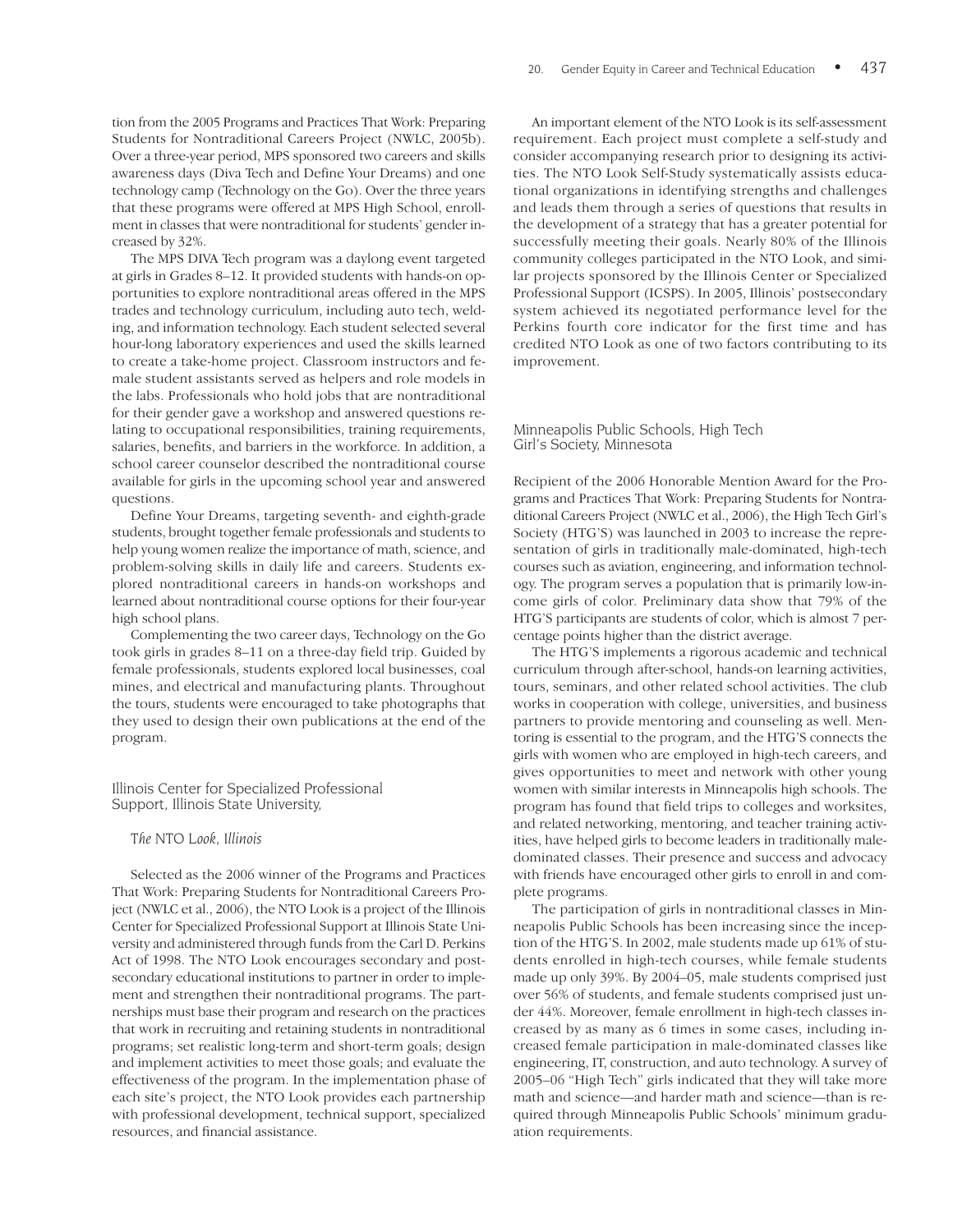# RECOMMENDATIONS

The programs described above are examples of the effectiveness of the use of Perkins funds for gender-equity activities in improving opportunities for CTE students, especially women and girls. During the years the set-aside funds were in place, a growing number of educators and students gained an understanding of the importance of gender equity, even if they were not themselves involved in nontraditional CTE. The funding helped support change and create change, even when many traditional CTE instructors did not welcome that change. The loss of gender-equity funds has meant the loss of valuable programs, less support services for women (especially low-income women), and less emphasis on changing the status quo.

In retrospect, a major challenge to accomplishing the intent of the gender-equity provisions of the Perkins Act over its many years was the Department of Education's lack of leadership to require standardized program evaluations and data collection so that true measurement of the national impact of programs could be done. Instead, states set their own standards with the result that apples were compared to oranges on the national level. In addition, the National Center for Research in Vocational Education refused to conduct research related to gender equity under Perkins. Had more quality research been done and evaluation standards been set, the overall achievements in gender equity within CTE would have been documented and might have been much greater.

The recommendations that follow are based on the limited research available, the experience of gender-equity experts in CTE, and the effects changes in public policy, both positive and negative, have had over the past 20 years on gender equity in CTE. They are primarily based on assumptions that substantial equity can be achieved by increasing women's participation in high paying nontraditional occupations and by creating a more inclusive climate within schools and the CTE classroom. The authors of this chapter share the belief that all occupations should be valued with real availability for both men and women. See chapter 4, "Impact of Education on Gender Equity in Employment and its Outcomes."

[AQ32]

#### Recommendations for Federal and State Policymakers

Federal and state policymakers should increase efforts to make the public aware of the provisions of the Title IX regulations that are directly relevant to CTE and to enforce these regulations. The public primarily associates Title IX with the progress that has been made in the participation of females in athletics, and does not realize that Title IX also affects educational programs in any educational institution that receives federal funds.

1. Federal policymakers should increase the number and frequency of OCR-conducted compliance reviews in CTE programs—utilizing Title IX and its implementing regulations, as well as the Vocational Education Guidelines for Eliminating Discrimination and Denial of Services on the Basis of Race, Color, National Origin, Sex and Handicap—to ensure that all CTE programs provide equal access and opportunity for all students.

- 2. Federal policymakers should restore the full-time sex/gender-equity coordinator position in the state departments of education, along with budgets and program responsibility to provide technical assistance and professional development to local education agencies to help them meet the core indicators of performance and succeed in serving special population students.
- 3. States and accrediting institutions should establish policies that mandate gender-equity training and competence for all educators involved in counseling and in CTE. Teachers and counselors should be expected to change their behaviors as well as their perceptions, attitudes, and interests as they relate to sex stereotyping.
- 4. Federal policymakers should use the Perkins accountability data collected by the states and report to OVAE to inform practice and improve programs to advance gender equity in CTE.
- 5. Federal policymakers should provide support and technical assistance to states to help them improve their performance on the fourth core indicator (participation in and completion of nontraditional training and employment programs) and to evaluate disaggregated special populations data to drive program improvement efforts. In addition to working with career and technical education administrators, the federal policy makers should work with Title IX coordinators in all types and levels of institutions receiving federal financial assistance to implement this regulation.
- 6. States should use the flexibility given them in the Perkins Act to fund state and local gender-equity initiatives that are data driven and focused on results. This will require states to make gender equity in CTE a priority in their Perkins State Plan.
- 7. Federal policymakers should provide funding (via new legislation, Perkins, WEEA, Elementary and Secondary Education Act, Higher Education Act, etc.) for research and development to promote gender equity in CTE activities and implementation funding to school districts for the purpose of evaluating the effectiveness of their gender-equity activities in these areas.
- 8. Federal and state policymakers should strengthen programs and increase funding for programs that work with employers to improve working conditions, climate, discrimination, and pay equity for women and men in nontraditional careers (such as the U.S. Department of Labor's Women's Bureau).
- 9. Federal and state policymakers should pay more attention to categorical programs that are not entitlements. Programmatic funding that doesn't foster institutional change is short lived. Funding mechanisms need to be designed that have a lasting impact. The lives of hundreds of thousands of women and girls (and men in nontraditional careers) benefited from the set-aside programs.
- 10. Federal policymakers must include specific and clear language in a reauthorized Perkins that requires the conduct of significant and rigorous research on the elimination of sex bias and stereotyping in CTE and on the identification of practices that are proven to increase the participation and completion of students in nontraditional CTE programs.
- 11. Federal policymakers should recognize the intersection of Perkins, WIA, and TANF regarding the provision of support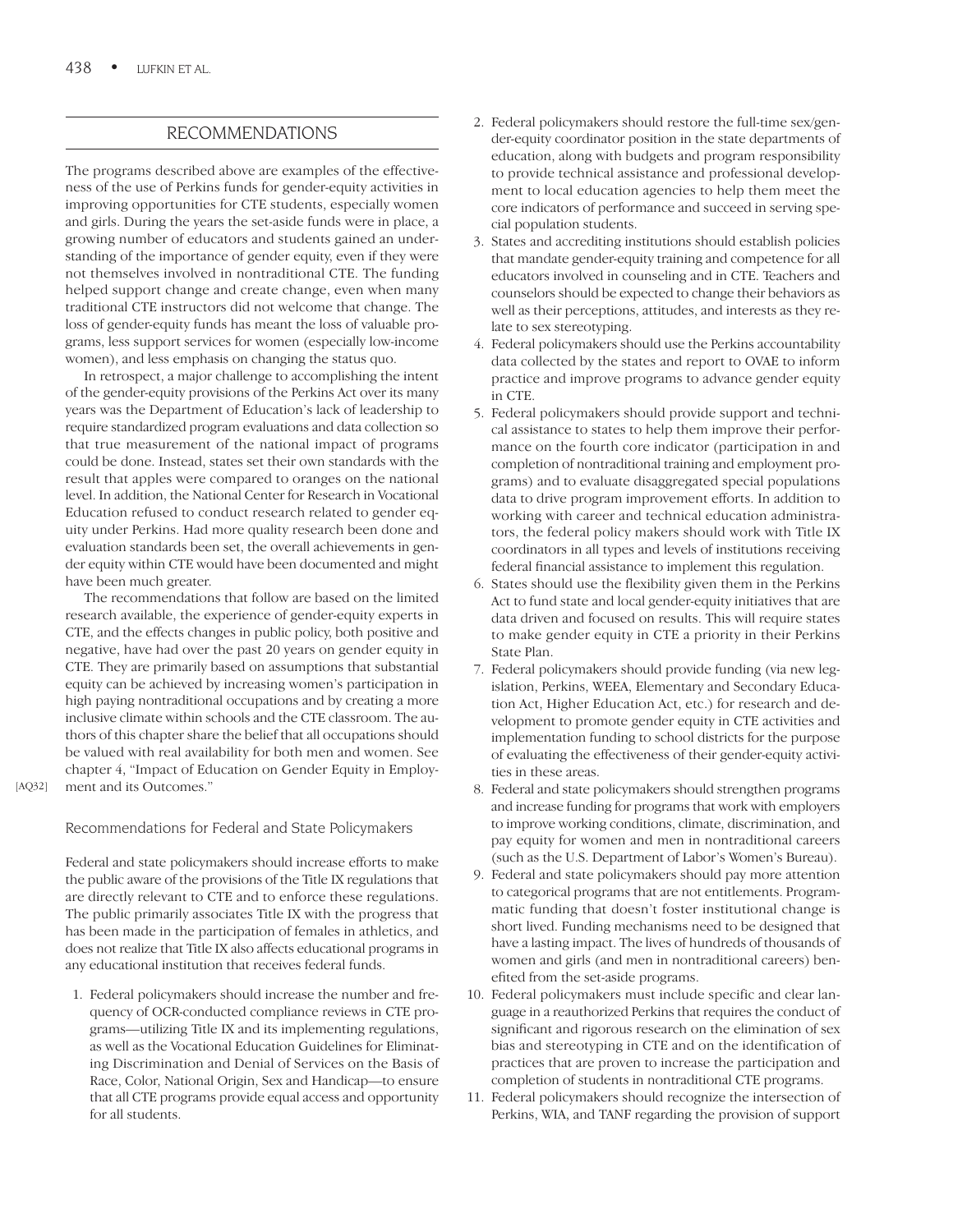services for women in high-skill, high-wage, high-demand careers and make it a priority for funds to be used for this purpose from any federal sources.

12. Federal policymakers should recognize the value of education and training to reducing poverty and should increase access for participants in the TANF and WIA programs.

#### Recommendations for Researchers

- 1. Researchers should conduct research on how states are holding local educational agencies accountable for their compliance with state and federal civil rights laws through Title IX reviews, OCR Memorandum of Agreement compliance reviews, and other monitoring and technical assistance efforts.
- 2. Researchers should conduct research on effective strategies for increasing the participation and completion of underrepresented students in nontraditional CTE programs.
- 3. Researchers and evaluators should compare different approaches to achieving gender-equity goals (e.g., program length, instructional presentation approaches, single-sex education, primary age of influence, types of role models) to inform local school decision makers as well as national policymakers.
- 4. Researchers should design longitudinal studies that follow students who participated in nontraditional CTE programs in high school to determine the impact of these experiences on postsecondary success, workforce participation, and career selection.
- 5. Researchers should conduct research on women in the 21st century workforce and what education reform efforts need to be supported to help reduce workplace bias.
- 6. Researchers should conduct research on the impact of preservice and in-service education with CTE teachers in gender equitable instructional methods on student achievement, course selection, postsecondary transition, college major selection, and career entrance.
- 7. Researchers should examine social security and retirement program reforms and their impact on women's long-term economic security based on career participation and career selection.
- 8. Researchers should continue to test theories of career development and update them to reflect the world of rapidly changing environments, personal values, and needs. Education needs a dynamic view of career development theory, one that evolves with changing environments and needs and that purposefully attends to increasing gender equity. What is true in one decade may not describe the situation in the next.

#### Recommendations for Educators and School Administrators

1. Educators and administrators at all levels should continue the emphasis on reducing career stereotypes. The evidence presented indicates that gender-equitable programs can change students' beliefs and attitudes, but little evidence has been provided that indicates the programs have resulted in changes

in their personal interests in nontraditional careers. We recommend support for programs that provide K–12 students with experience in nontraditional careers. These experiences may provide the basis for personal interest in these careers and for more gender-free career choices at a later age.

- 2. Middle-school educators and administrators should take advantage of the fluid quality of this developmental stage and require both boys and girls to explore a wide array of CTE programs. Middle schools need to make a special effort to offer gender-equitable programs that allow students to explore nontraditional CTE programs in a safe and supportive environment with teachers and role models who prove that nontraditional choices are successful ones. Such experiences provide the basis for a sense of competence and self-efficacy necessary for making wise choices in high school and beyond
- 3. High-school students should be required to take a course in career and life planning that includes the development of an education and career development plan. Students should be encouraged to continue to explore options, pursue their interests, and develop new skills to broaden their future choices rather than narrow them.
- 4. High-school educators and administrators should provide students enrolled in CTE with the support services necessary for increased enrollments in nontraditional courses and programs. Such support services include orientation of students to nontraditional CTE programs, supportive behaviors by teachers and students with nontraditional students who represent a minority in these classes, and tutoring and financial support for services such as childcare, transportation, books, tuition, uniforms, tools, and so forth.
- 5. Nonsexist career guidance and counseling should be integrated into all instructional strategies so that educators can take advantage of "teachable moments" and expose students to the advantages and benefits of a particular career choice.
- 6. Career guidance and counseling processes must include career exploration that provides accurate and realistic information about earning potential and economic self-sufficiency based on family composition and desired residence location
- 7. While a curriculum that encourages boys and girls to learn more about nontraditional careers and behaviors is essential, teachers and counselors should be careful not to discourage students from choosing the more traditional careers and behaviors. To truly expand life options is to increase students' freedom to choose based on interest rather than on gender or social class.
- 8. Educators should ensure that career education materials are representative of a broad range of social classes and minorities. Materials are frequently focused on White, middle-class students, to the exclusion of poor and minority students. Increasing life options for all students may require a curriculum sensitive to the person growing up in poverty or coming from an environment with different values and customs.
- 9. Educators and administrators should address gender equity as an institution-wide priority by making an overt effort to support students' nontraditional choices, providing career guidance and counseling that highlights the positive aspects of nontraditional career selection especially for women and girls, taking affirmative actions to hire CTE teachers that are nontraditional role models, and recognizing students of the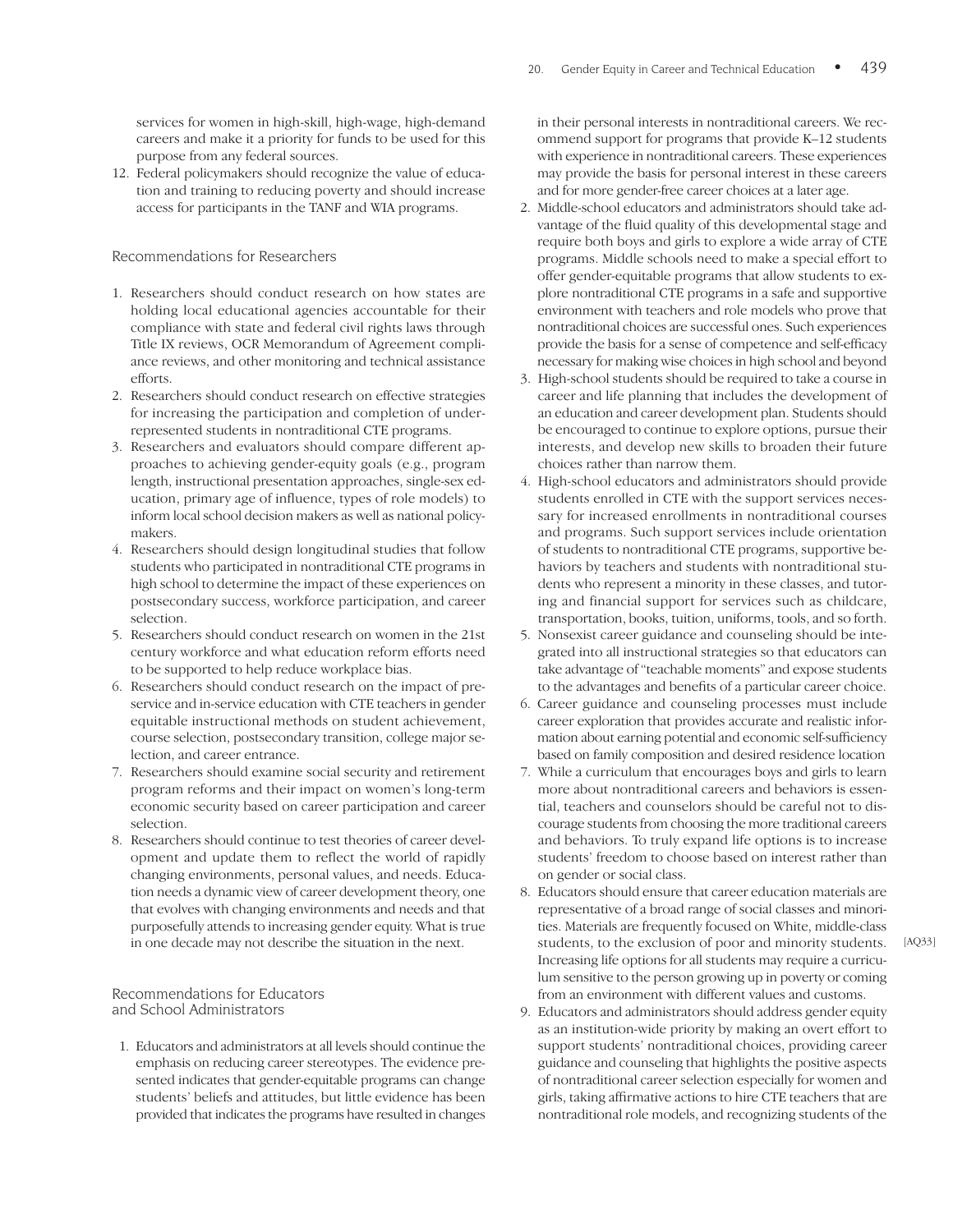underrepresented gender who succeed in nontraditional CTE programs.

10. Educators and administrators should take a proactive role in educating parents about nontraditional career options for their sons and daughters. With parents being the primary influencers of students' career choice, they play a key role in assuring students have all available options for their future.

Recommendations for Teacher Education and Accreditation Organizations

- 1. Teacher preparation institutions should include gender equity and multicultural education as part of the teacher education preservice program.
- 2. Teacher accreditation institutions should review genderequity competencies for teacher educators in CTE and multicultural education, and include the competencies in the teacher certification requirements.
- 3. Teacher accreditation should include gender equity and multicultural education in state accreditation requirements and self-studies.

4. Teacher associations should include gender equity in their strategic goals and should develop grant programs to fund activities within the associations. Associations should develop professional support systems for teachers of nontraditional CTE courses to share best practices and exchange strategies. In addition, support systems should be put in place for those teachers who themselves are nontraditional role models in nontraditional CTE programs to provide them with a forum for personal and legal support.

# ACKNOWLEDGMENTS

The authors were assisted by reviewers Helen Farmer, Professor Emerita, Univ. of Illinois, Champaign, IL and former coauthor of the related chapter in the 1985 *Handbook,* and Nancy Tuvesson, National Alliance for Partnerships in Equity, Cochranville, PA. Debra Cutler-Ortiz from Wider Opportunities for Women, Fatima Goss Graves, and Jocelyn Samuels from the National Women's Law Center in Washington, DC, assisted with federal policy information.

# *References*

- American Association of University Women Educational Foundation. (1998). *Gender gaps: Where schools still fail our children.* Washington, DC: Author.
- American Association of University Women. (2001). *Hostile hallways: bullying, teasing and sexual harassment in schools.* Newton, IA: Newton Manufacturing Company.
- American Counseling Association. (1998). Developmental career programs for schools: Part one. *ACAeNews 1*(*15*). Retrieved (date), from online at www.counseling.org/enews/volume\_1/0115a.htm.

[AQ34]

- Annexstein, L. (2003). Opening the door to career and technical education programs for women and girls. In M. Scott, (Ed.), *Equity issues in career and technical education* (Information Series No. 390; pp. 5–15). Columbus, OH: Center on Education and Training on Employment.
- Association for Career and Technical Education. (2006a). *Reinventing the American high school for the 21st century*. Washington, DC: Author.

Association for Career and Technical Education. (2006b). *What is career*

*and technical education?* Fact Sheet. Retrieved (date), from www .acteonline.org/career\_tech/upload/CTUFactSheet.doc (retrieved on February 9, 2006). [AQ35]

Bailey, T., Alfonso, M., Scott, M., & Leinbach, T. (2004, August). *Educational outcomes of occupational postsecondary students*. Prepared for the National Assessment of Vocational Education, U.S. Department of Education. [AQ36]

- Barsion, S. J., (2004). *Mentor Net 2002–2003 Program evaluation highlight.* New York: SJB Research Consultants. Inc. Retrieved (date),
- from http://www.mentornet.net/documents/files/Eval. 0203.Highlights.pdf. [AQ37]
	- Betsworth, D. B. (1997, August). *Accuracy of self-estimated abilities and the relationship between self-estimated abilities and current occupation in women*. Paper presented at the annual meeting of the American Psychological Association, Chicago.
- Betz, N., & Schifano, R. (2000). Evaluation of an intervention to increase realistic self-efficacy and interest in college women. *Journal of Vocational Behavior, 56*(1), 35–52.
- Billings, S. K. (1992). *Occupational sex-role stereotyping in elementary students.* Hays, KS: Fort Hays State University.
- Brady, M., & Sharrod, D. (2003). Retaining men in nursing programs designed for women. *Journal of Nursing Education, 24*(4), 159–62.
- Brand, B. (2003). *Rigor and relevance: A new vision for career and technical education.* Washington, DC: American Youth Policy Forum.
- Brunner, R. (2000). Minority gains essential to U.S. technology future. *Electronic News, 46*(30), 10–14.
- Center on Education Policy and American Youth Policy Forum. (2000). *Do you know the good news about American education?* Washington, DC: Authors. Retrieved (date), from http://www.aypf.org/ publications/good\_news.pdf.
- Cisco Systems, Inc. (2000). *Cisco Learning Institute Gender Initiative.* Webpage. Retrieved February 15, 2006, from http://gender.cisco learning.org
- Clance, P. R., & Imes, S. (1978, Fall). The imposter phenomenon in high achieving women: Dynamics and therapeutic interventions. *Psychotherapy Theory, Research and Practice 15*(3). Abstract retrieved (date) from http://www2.gsu.edu/~wwwaow/resources/ip\_high\_ achieving\_women.pdf [AQ39] [AQ40]
- Clark, P. (2000). *What do we know about nontraditional Careers? (and) how can we effectively recruit and teach nontraditional students?* Columbus, OH: Ohio State University, College of Human Ecology.
- Clewell, B., & Campbell, P. (2002). Taking stock: Where we've been, where we are, where we are going. *Journal of Women and Minorities in Science and Engineering, 8*(3/4), 255–84.
- Congressional Research Service. (2006). *Welfare reauthorization: An overview of the issues.* Retrieved (date), from http://www.opencrs .com/rpts/IB10140\_20051222.pdf. [AQ41]

[AQ38]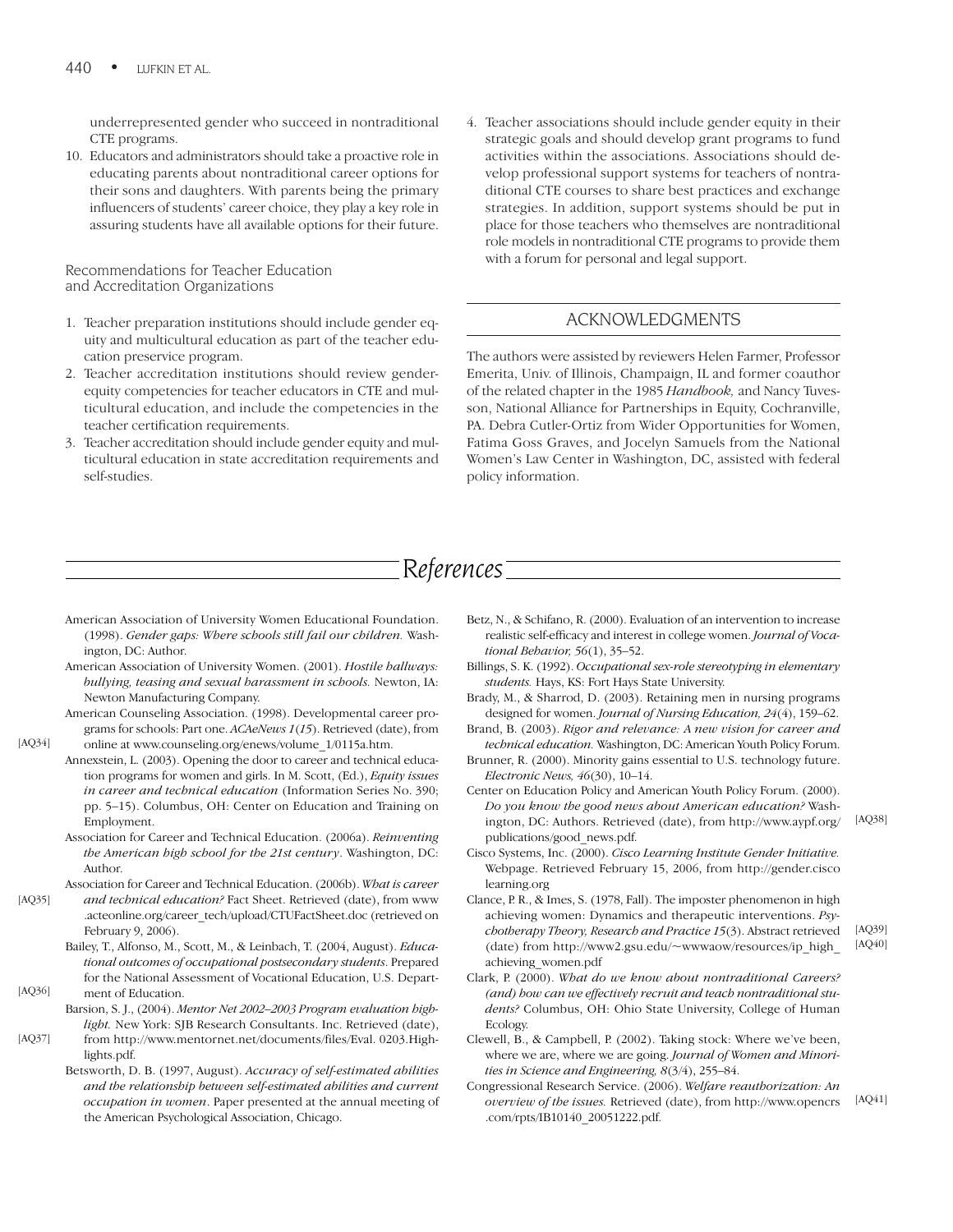- Corrine, A., Frome, P., Eccles, J., & Barber, B. (2006, March). *Why don't they want a male- dominated job? An investigation of young women who changed their occupational aspirations.* Paper presented at the biennial meeting of the Society for Research on Adolescence, San Francisco.
- Education Development Center, Inc. (1996). *Exploring work: Fun activities for girls*. Newton, MA: Women's Educational Equity Act Dissemination Center.
	- Esters, L., & Bowen, B. (2003). Race and ethnicity equity issues. In M. Scott, (Ed.), *Equity issues in career and technical education* (Information Series No. 390; pp. 27–34*).* Columbus, OH: Center on Education and Training on Employment.
	- Farmer, H. S., Seliger, S., Sidney, J., Bitters, B. A., & Brizius, M. G. (1985). Chapter 18. In S. Klein (Ed.), *Handbook for achieving sex equity through education*. Baltimore, MD: The Johns Hopkins University Press.
	- Ferris State University, Career Institute for Education and Workforce Development. (2002). *Decisions without direction*. Retrieved (date), from http://www.ferris.edu/careerinstitute/research.htm.
	- Florida State Department of Education, Division of Workforce Development. (1996). *Career mentoring for middle- and junior-highschool girls*. Tallahassee, FL: Author.
	- Foster, J., & Simonds, B. (1995). *Alternative support systems for nontraditional students in vocational education.* Lansing, MI: Michigan State Department of Education, Office for Sex Equity.
	- Fox Valley Technical College. (1991). *A developing aptitude model sex equity. Summary report*. Madison, WI: Wisconsin State Board of Vocational, Technical, and Adult Education.
	- Ganzglass, E. (2006a). *Ten years after welfare reform, its time to make work work for families.* Washington, DC: Center for Law and Social Policy. Available online at http://www.clasp.org/publications/10years afterwrpressreleasebkground08\_16\_06.pdf.
- Ganzglass, E. (2006b). *Strategies for increasing participation in TANF education and training activities*. Washington, DC: Center for Law and Social Policy.
- Gavin, M. K. (2000). *What parents need to know about . . . encouraging talented girls in mathematics: Practitioners'guide*. Storrs, CT: National Research Center on the Gifted and Talented.
- General Accounting Office, National Security and International Affairs Division. (1999, September). *Gender issues. Trends in the occupational distribution of military women*. Report to the Ranking Minority Member, Subcommittee on Readiness and Management
- Support, Committee on Armed Services, U.S. Senate. Ginorio, A., & Huston, M. (2001). *!Si Se Puede! Yes, we Can: Latinas in school.* Washington, DC: American Association of University Women Educational Foundation.
- Gottfredson, L. (1981). Circumstances and compromise: A developmental theory of occupational aspirations. *Journal of Counseling Psychology, 28*, 545–79
- Graham, M. (2001). *Increasing participation of female students in*
- *physical science class.* Dissertation/thesis submitted online. Retrieved August 26, 2006, from http://eric.ed.gov/ERICDocs/data/ericdocs2/ content\_storage\_01/0000000b/80/26/61/e4.pdf . [AQ44]
	- Grayson, D., & Martin, M. S. (2003a). *Generating expectations for student achievement: An equitable approach to educational excellence.* Tehachapi, CA: Graymill & Associates, Inc.
	- Grayson, D., & Martin, M. S. (2003b). *The equity principal.* Tehachapi, CA: Graymill & Associates, Inc.
	- Greene, C. K., & Stitt-Gohdes, W. L. (1997). Factors that influence women's choices to work in the trades. *Journal of Career Development, 23*(4), 265078.
	- Gurer, D., & Camp, T. (2000). *Investigating the incredible shrinking pipeline for women in computer science* (Final report, National Science Foundation Project No. 9812016). Retrieved (date), from
- http://women.acm.org/documents/finalreport.pdf#search-%22inv estigating%20the%20incredible%20shrinking%20pipeline%22. [AQ47]
- Henson, K. D., & Rogers, J. K. (2001). 'Why Marcia You've Changed!': Male clerical temporary workers doing masculinity in a feminized occupation. *Gender & Society, 15*(2), 218–38.
- Hultin, M. (2003, February). Some take the glass escalator, some hit the glass ceiling? Career consequences of occupational sex segregation. *Work and Occupations: An International Sociological Journal*, *30*(1), 30–61.
- Kerka, S. (2001). Nontraditional employment and training*. Trends and Issues Alert No. 30*. Washington, DC: Office of Educational Research and Improvement.
- Kloosterman, D. M. (1994). *A program to develop awareness of nontraditional career options, gender role stereotyping, and decisionmaking skills in fifth and sixth grade Hispanic girls*. Ft. Lauderdale-Davie, FL: Nova Southeastern University.
- Margolis, J., & Fisher, A. (2002). Unlocking the clubhouse: The Carnegie Mellon experience. *SIGCSE Bulletin, 34*(2), 79–83.
- Margolis, J., & Fisher, A. (2003). *Unlocking the clubhouse: Women in computing.* Cambridge, MA: MIT Press
- Markert, L. R. (1996). Gender related to success in science and technology*. Journal of Technology Studies, 22*(2), 21–29.
- Mastracci, S. (2004). *Breaking out of the pink collar ghetto: Policy solutions for non-college women*. Armonk, NY: M.E. Sharpe.
- Mathur, A., Reichle, J., Stawn, J., & Wiseley, C. (2004). *From jobs to careers: How California community college credentials pay off for welfare participants*. Washington, DC: Center for Law and Social Policy.
- Mewhorter, V. C. (1994). *Sex equity: Recruitment and retention of nontraditional students.* Appleton, WI: Fox Valley Technical College.
- Midwest Equity Assistance Center. (2000). *Building level assessment: An equity manual.* Manhattan, KS; Author
- Milgram, D. (1997). *School to work: Preparing young women for technology careers, a trainer's workshop guide.* Alameda, CA: National Institute for Women in Trades, Technology & Science.
- Montclair State College, Life Skills Center. (1991). *Demographic profile and needs assessment of single parents and homemakers in New Jersey vocational education programs 1990–1991.* Trenton, NJ: New Jersey State Department of Education, Division of Vocational Education.
- Montclair State University, New Jersey Career Equity Assistance Center for Research and Evaluation. (1997). *Participants in New Beginnings and career equity programs gain knowledge and equitable attitudes. Evaluation Report, Program Year 1997.* Montclair, NJ: Author.
- Multistate Academic and Vocational Curriculum Consortium. (2001). *Taking the road less traveled.* Stillwater, OK: Oklahoma Department of Career and Technology Education.
- National Alliance for Partnerships in Equity. (2004). *Equity pioneers: The sex equity coordinators, 1976–1998.* Columbia, MO: Project SERVE/ **ENTER**
- National Assessment of Vocational Education, U.S. Department of Education, Office of the Under Secretary, Policy and Program Studies Service. (2004). *National assessment of vocational education: Final report to congress*. Washington, DC: U.S. Department of Education.
- National Centers for Career and Technical Education. (2003). *Improving performance on Perkins III core indicators: Summary of research on causes and improvement strategies.* Columbus, OH: The Ohio State University.
- National Center for Education Statistics. (2000). *Vocational education in the United States: Toward the Year 2000*. Washington, DC: National Center for Education Statistics.
- National Center for Education Statistics. (2004). *Trends in educational equity of girls & women: 2004.* Washington, DC: Government Printing Office.
- National Coalition for Women and Girls in Education. (2001). *Invisible again: The impact of changes in federal funding on vocational programs for women and girls.* Washington, D.C.: Author.

[AQ45] [AQ46]

[AQ43]

[AQ42]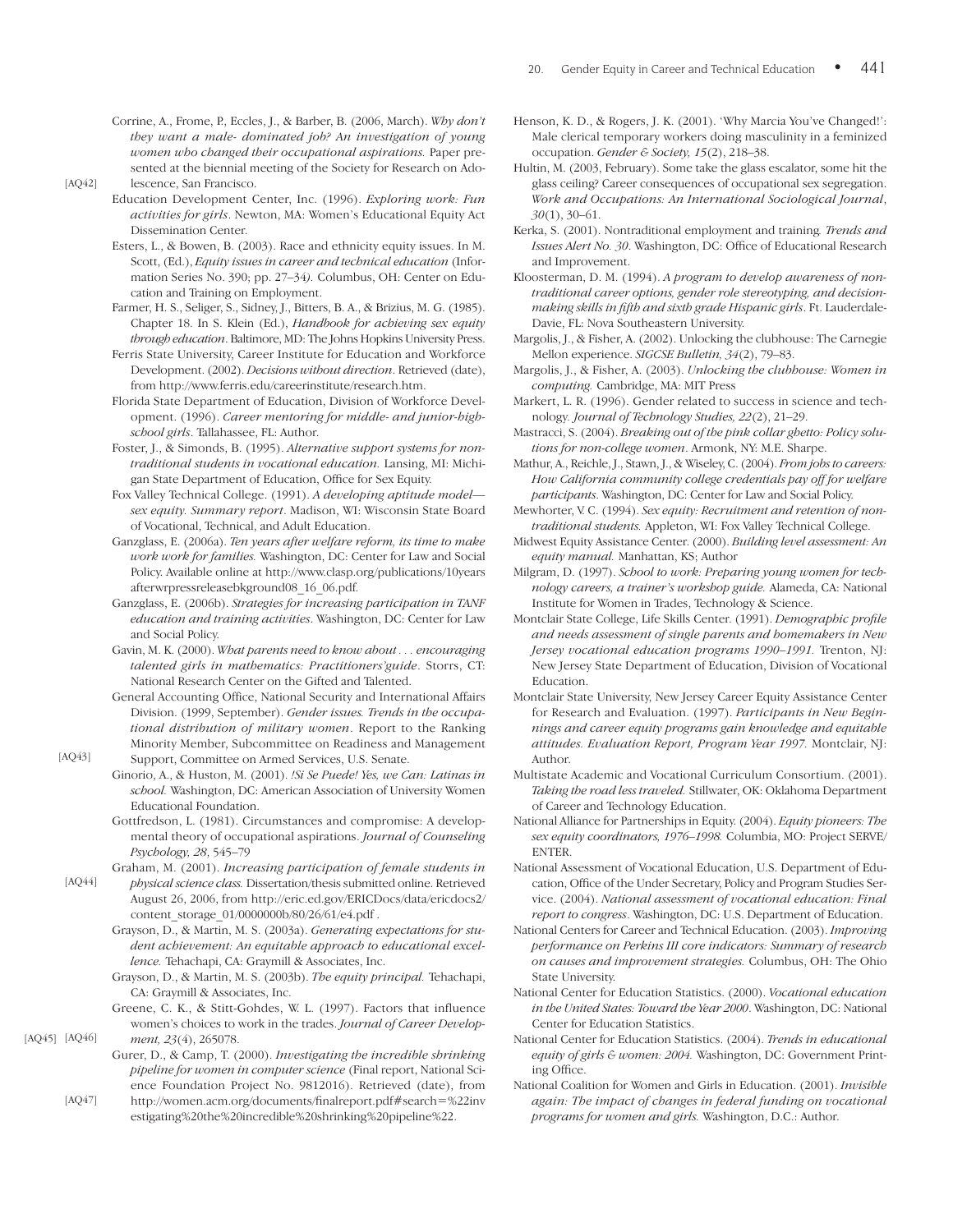- National Committee on Pay Equity. (2006). *Wage gap remains.* Retrieved August 21, 2006 from http://www.pay-equity.org
- National Science Foundation. (2003). *New formulas for America's workforce: Girls in science and engineering.* Washington, DC: Author.
- National School-to-Work Opportunities Office. (1996). *Non-traditional school-to-work opportunities for young women* (Resource bulletin). Washington, DC: Author.
- National Organization for Women Legal Defense and Education Fund. (2001). *Nontraditional employment for women: A guide for advocates*. Retrieved February 15, 2006 from http://www.nowldef.org (retrieved on February 15, 2006).
- New Jersey Department of Labor. (2004). *State of New Jersey: Occupations with the greatest percentage growth, 2004–2014.* Retrieved (date) from http://www.wnjpin.net/OneStopCareerCenter/Labor MarketInformation/lmi04/state/pergrowocc.xls. [AQ48]
- Noble, B. (1992, Nov. 22). And now the sticky floor. *The New York Times.* Northrop, D. (2002). Introducing equity in the classroom*. WEEA Digest:* [AQ49]

*Teacher Expectations.* Newton, MA: WEEA Equity Resource Center. National Women's Law Center. (2002). *Title IX and equal opportunity in vocational and technical education: A promise still owed to the* [AQ50]

- *nation's young women*. Washington, DC: Author. National Women's Law Center. (2004). *Slip sliding away: The erosion of hard-won gains for women under the Bush administration and an agenda for moving forward.* Washington, DC: Author.
- National Women's Law Center. (2005a). *Tools of the trade: Using the law to address sex segregation in high school career and technical education*. Washington, DC: Author.
- National Women's Law Center with the Association for Career and Technical Education, National Association of State Directors of Career Technical Education Consortium, and the National Alliance for Partnerships in Equity. (2005b). *Forging new pathways: Promising practices for recruiting and retaining students in career and technical education programs that are nontraditional for their gender.* Washington, DC: NWLC.
- National Women's Law Center with the Association for Career and Technical Education, National Association of State Directors of Career Technical Education Consortium, and the National Alliance for Part-
- nerships in Equity. (2006). *Constructing equity: Promising practices for recruiting and retaining students in career and technical education programs that are nontraditional for their gender.* Washington, D.C: NWLC.
- Peer Collaborative Resource Network, U.S. Department of Education, Office of Vocational and Adult Education. (2006). Retrieved February 15, 2006, from http://www.edcountability.net
- Read, B. (1991). *Women's career choices. VTAE students' selection of traditional and nontraditional programs*. Eau Claire, WI: Chippewa Valley Technical College.
- Ryan, K. E. (1999). Gender bias in industrial technology at the middle
- school level. Dissertation/thesis submitted to Saint Xavier University and Skylight Professional Development. Retrieved August 26, 2006, from http://eric.ed.gov/ERICDocs/data/ericdocs2/content\_ storage\_01/0000000b/80/10/93/7c.pdf [AQ52]
	- Sadker, M., & Sadker, D. (1994). *Failing at fairness: How our schools cheat girls.* New York: Touchstone.
	- Sandler, B., & Hoffman, E. (1992). *Teaching faculty members to be better teachers: A guide to equitable and effective classroom techniques.* Washington, D.C.: Association of American Colleges and Universities.
	- Sanogo, M. C .C. (1995). Facilitators and barriers to high school female participation in school-to-work: Traditional vs. nontraditional programs for females. Unpublished doctoral thesis, Graduate Program in Vocational Industrial Education, The Pennsylvania State University, State College.

Shanahan, E., Denner, P., Rhodes, T., & Anderson, D. (1999, October 13–16). *Women trained for nontraditional vocational occupations: Why do they stay or leave?* Paper presented at the 17th annual meeting of the Northern Rocky Mountain Educational Research Association.

Silverman, S. (1999). *Gender equity and school-to-career. A guide to strengthening the links to nontraditional careers*. Hartford, CT: Connecticut Women's Education and Legal Fund.

- Super, D. (1980). A life-span, life-space approach to career development. *Journal of Vocational Behavior, 16,* 282–98.
- Stone, J., & Aliaga, O. (2002). *Career and technical education, career pathways and work-based learning: Changes in participation 1997– 1999*. St. Paul, MN: National Center for Career and Technical Education.
- Thurtle, V., Hammond, S., & Jennnings, P. (1998). The experience of students in a gender minority in courses at a college of higher and further education. *Journal of Vocational Education and Training: The Vocational Aspect of Education, 50*(4), 629–46.
- U.S. Bureau of Labor Statistics. (2005*). Median weekly earnings of fulltime wage and salary workers by detailed occupation and sex*. Retrieved on July 25, 2006, from http://www.bls.gov/cps/cpsaat39.pdf
- U.S. Bureau of Labor Statistics. (2006, May). *Employment characteristics of families in 2005*. Retrieved on August 21, 2006, from http:// www.bls.gov/news.release/pdf/famee.pdf
- U.S. Commission on Civil Rights. (2000). *Equal educational opportunity and nondiscrimination for girls in advanced mathematics, science, and technology education: Federal enforcement of Title IX* (Equal Educational Opportunity Project Series, 5). Washington, DC: U.S. Department of Education, Commission on Civil Rights. (ERIC Document Reproduction Service No. ED 449 580)
- U.S. Department of Commerce, U.S. Department of Education, U.S. Department of Labor, National Institute of Literacy, & Small Business Administration. (1999). *21st century skills for 21st century jobs.* Washington, DC: Authors.
- U.S. Department of Education, Office of Educational Research and Improvement. (2000). *Gender equity expert panel, exemplary & promising gender equity programs 2000.* Washington, DC: U.S. Department of Education.
- U.S. Department of Education, Office of the Under Secretary, Planning and Evaluation Service. (2002). *National assessment of vocational education: Interim report to Congress: Executive summary.* Washington, DC: Author.
- U.S. Department of Education, Office of Vocational and Adult Education. (1999). *Program Memorandum-OVAE/DVTE 99-13*. Retrieved on August 21, 2006 from http://www.ed.gov/about/offices/list/ovae/pi/ cte/vocnontrad13.html
- U.S. Department of Education, Office of Vocational and Adult Education. (2005). *Carl D. Perkins Vocational and Technical Education Act report to congress on state performance, program year 2003–2004.* Washington, DC: U.S. Department of Education.
- U.S. Department of Education. (2006). *Women's educational equity.* Webpage. Retrieved (date) from at www.ed.gov/programs/equity/ awards.html.
- U.S. Department of Labor. (2002a). *Table 3b, The 10 fastest growing occupations, 2002–12.* Retrieved January 25, 2005, from http://www .bls.gov/news\_release\_ecopro.t04.htm
- U.S. Department of Labor. (2002b). *Facts on working women: Women in high-tech jobs.* Washington, DC: Women's Bureau.
- University of Southwestern Louisiana, Lafayette. (1993). *Strategies for increased participation of students in programs not traditional for their gender*. Baton Rouge, LA: Louisiana State Department of Education, Office of Vocational Education.
- Van Buren, J. B. (1993). Modeling nontraditional career choices: Effects of gender and school location response to a brief videotape. *Journal of Counseling and Development, 71*(4), 101–4.

[AQ53]

[AQ51]

[AQ54]

[AQ55]

[AQ56] [AQ57]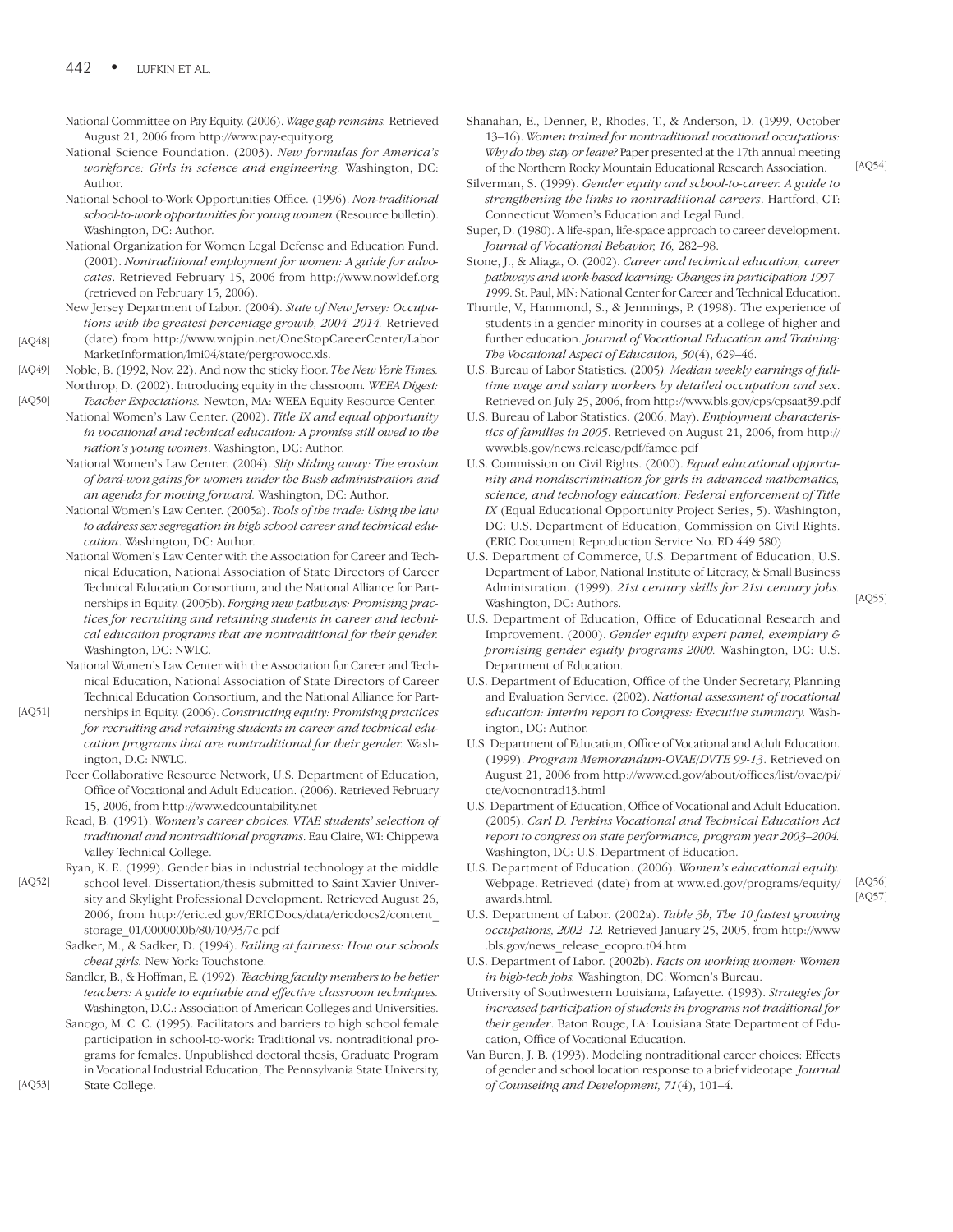Veterinary Economics. (2002, August). Inching closer to fifty-fifty on gender. *Veterinary Economics*, p. 46.

- Veterinary Economics. (2003, April) Women's pay: exploring checks and balance. *Veterinary Economics*, p. 34. [AQ59]
	- Visher, M., & Hudis, P. (1999). *Aiming high: Strategies to promote high standards to high schools.* Washington, DC: U.S. Department of Education, Office of Vocational and Adult Education.
		- Women's Educational Equity Act Resource Center. (2002). Progress and promise. *WEEA Digest: Equity and Careers.* Newton, MA: WEEA Equity Resource Center.
- Welty, K., & Puck, B. (2001). *Modeling Athena, preparing young women for work and citizenship in a technological society.* Menomonie, WI: University of Wisconsin-Stout.
- Wierzbinski, J. (1998, December 21). Letter from Jean Wierzbinski, Assistant Superintendent of Curriculum and Instruction for the Vocational-Technical School System, State of Connecticut Department of Education to Elizabeth Downs, U.S. Department of Education, Office for Civil Rights, Region 1.
- Women Work! (2005). C*hutes and ladders: The search for solid ground for women in the workforce.* Washington, DC: Author.

[AQ60]

[AQ58]